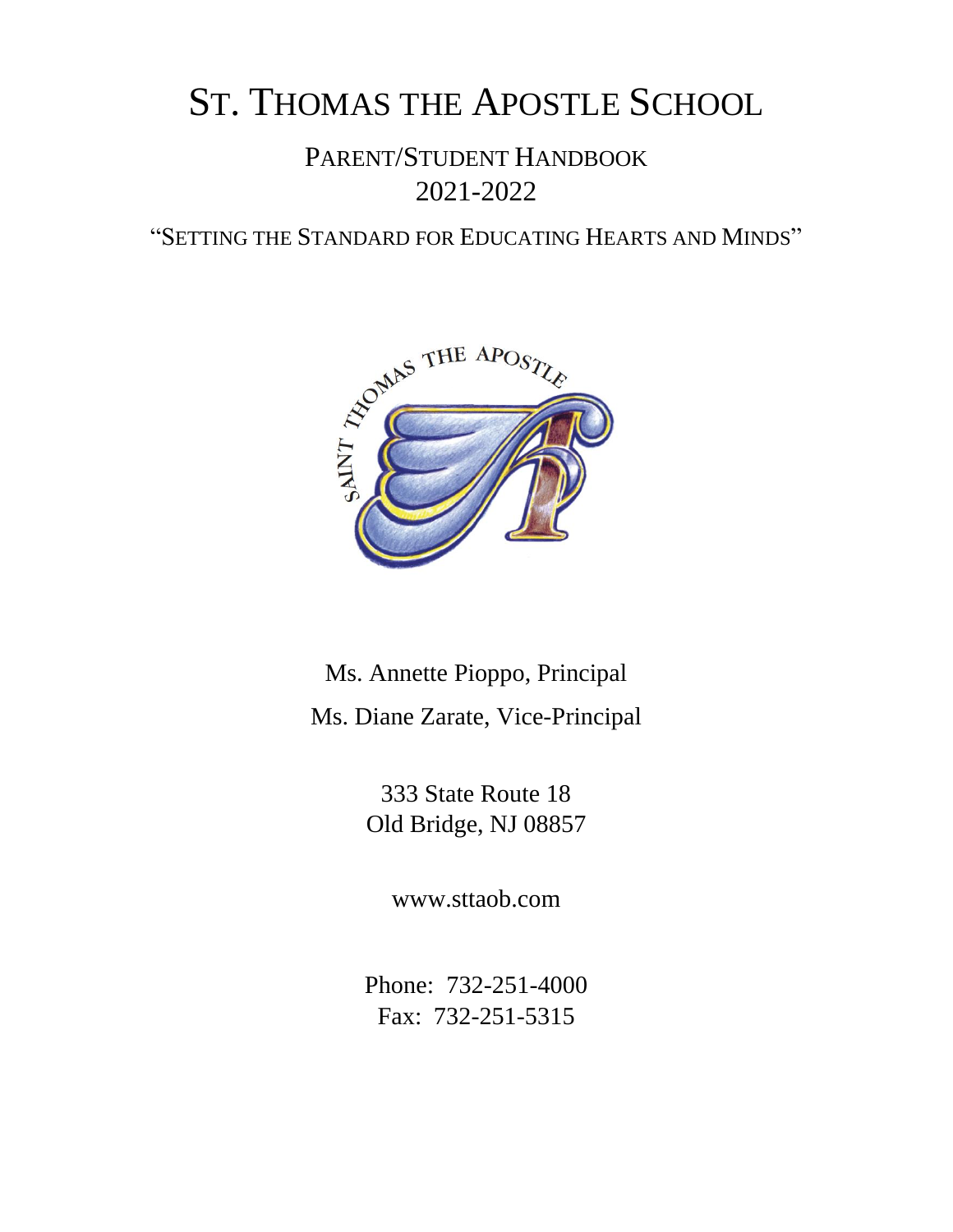#### **SAINT THOMAS THE APOSTLE SCHOOL PARENT/STUDENT HANDBOOK** 2021-2022

#### **MISSION STATEMENT**

Saint Thomas the Apostle School educates minds and hearts through the integration of a challenging curriculum and a firm faith in our Lord and our God. We do this fir our students by supporting diversified achievements, respectful leadership, and Christian service to God and Community.

#### **…And where there is God**

Catholic schools provide a community where students learn and grow as Jesus did in faith, knowledge and compassion for others. In this nurturing environment, students are given an opportunity to use his or her gifts and talents while learning to appreciate the contributions of others. It is in serving others that our students learn to give of themselves and practice the values they have been taught. We provide opportunities for personal prayer, and pray together as a family on a regular basis through our Masses, services, and daily prayers. Students are able to freely practice their faith and express themselves in a way which encompasses all aspects of their lives. In addition to academic excellence, students are encouraged to develop character and integrity through Christian Values. This culture helps to prepare the children to become successful and faithful in their professional and personal lives.

#### **Saint Thomas the Apostle is proud to receive its accreditation by AdvancED of Colleges & Schools Commission on Elementary Schools.**

#### **ADMINISTRATION**

| Pastor |                  |
|--------|------------------|
|        |                  |
|        | Ms. Diane Zarate |

#### **DEPARTMENTS / SERVICES / OPERATIONS**

| <b>School Secretary</b>               |                                      | MaryAnn Adami       | Ext. 8229                |  |
|---------------------------------------|--------------------------------------|---------------------|--------------------------|--|
| School Business Office Administrator  |                                      | Colleen Fritzen     | Ext. 8254                |  |
|                                       |                                      |                     |                          |  |
| Advancement and Admissions            |                                      | Julie Pasquale      | Ext. 8253                |  |
| <b>Before Care</b>                    |                                      | Donna Delfino       | $ddeffino@$ straob.com   |  |
| After Care                            |                                      | MaryAnn Adami       | Ext. 8229                |  |
| Parish Business Office/Finance        |                                      | Michelle Loney      | Ext. 8223                |  |
| Nurse                                 |                                      | Marissa Cunningham  | Ext. 8230                |  |
| <b>Operations Manager/Maintenance</b> |                                      | <b>Scott Titmas</b> | Ext. 8231                |  |
| Food Services                         |                                      | Laura Brown         | 732-251-6361             |  |
|                                       |                                      |                     | harmonyfoods@outlook.com |  |
| Home School Association President     |                                      | Katie Lenning       | hsa@sttaob.com           |  |
| SCHOOL HOURS:                         | Pre-K through $8$ 7:45 AM to 2:00 PM |                     |                          |  |
| OFFICE HOURS:                         | $7:30AM$ to $2:30PM$                 |                     |                          |  |

| <b>Contact Information</b> | 333 Route 18 South, Old Bridge, NJ 08857 |             | Phone: 732-251-4000 |
|----------------------------|------------------------------------------|-------------|---------------------|
|                            | Website: www.sttaob.com                  | <b>Fax:</b> | 732-251-5315        |

#### *Amendments to the Handbook*

This Handbook is subject to change at any time. Parents will be notified of any changes. In appropriate circumstances the School Administration has the discretion to take actions other than those specified in this Handbook.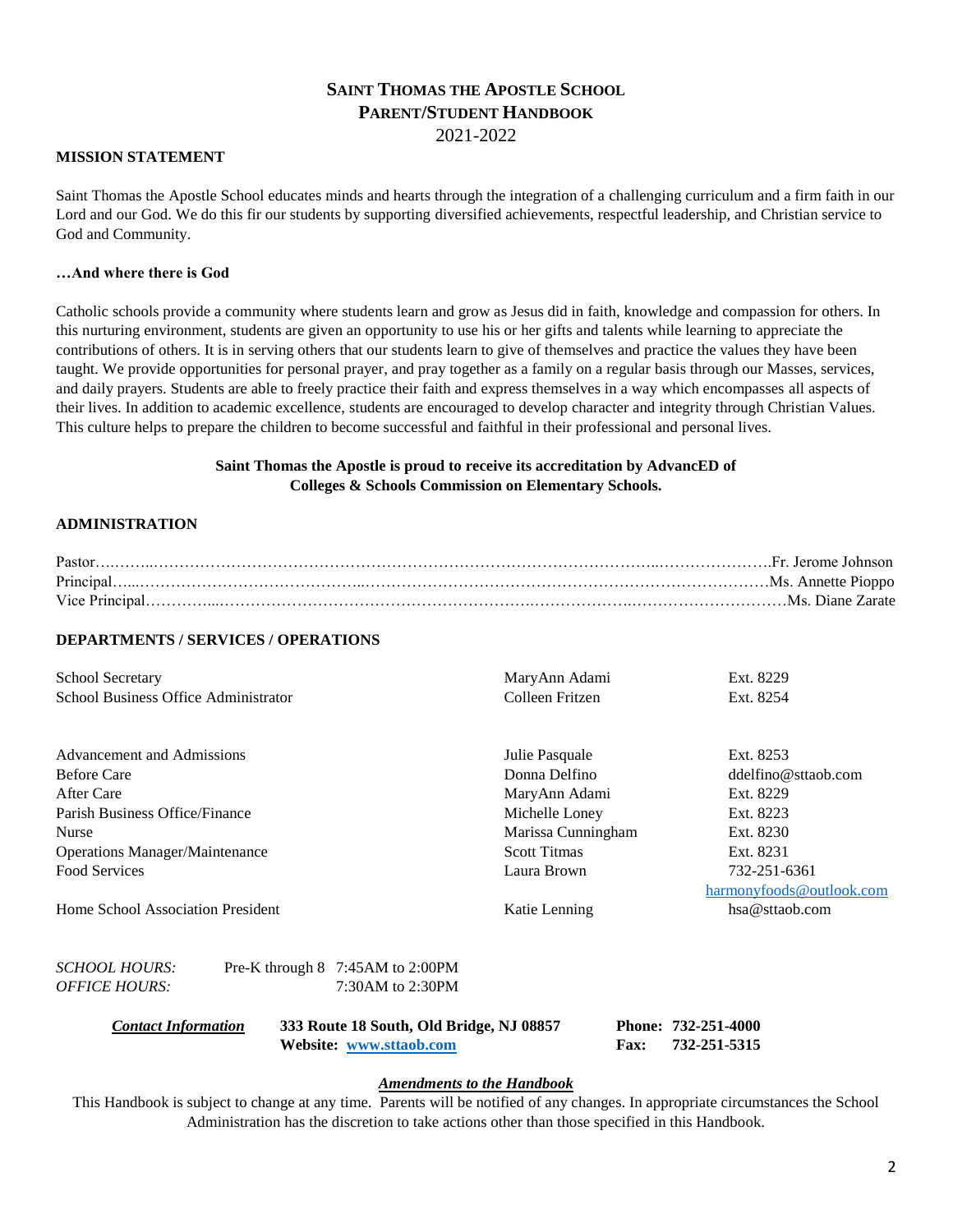#### *ACADEMICS*

#### **Curriculum**

The school curriculum is designed to develop the physical, psychological, emotional, intellectual, and spiritual growth of the child. The faculty and staff at St. Thomas believe that all children can learn, and attempt to address all learning styles so that all students can find success. The curriculum is defined as all of the guided experiences of the student under the direction of the school and the National Educational Standards and the New Jersey State Standards are the basis for all Curriculum. Departmental instruction is provided from grades three through eight.

#### **Middle School**

Religious Studies Literature Language Arts Writing, Grammar, Vocabulary Speaking, Language **Mathematics** Social Studies Science Physical Conditioning/Health Spanish Digital Technology

#### **K-5**

Reading Language Arts **Mathematics** Social Studies Science (Gr. 1-5) Spelling (Gr. 4 & 5) Vocabulary Physical Education (Gr. K-4) Music and Art (Gr. 1-5) Computer Science Handwriting Spanish Study Skills

#### **Grading / Reporting System**

The following grading system is the letter grade (grades 1 & 2) with the numerical equivalent (grades 4-8) used at Saint Thomas the Apostle School for all academic subjects.

| $A+$      | $97 - 100$ |
|-----------|------------|
| A         | $93 - 96$  |
| $B+$      | $89 - 92$  |
| B         | $85 - 88$  |
| $C_{\pm}$ | $80 - 84$  |
| C         | $75 - 79$  |
| D         | $70 - 74$  |
| F         | 69 & below |

Grading for Pre-K: a Progress Report is given to students in January and June.

Grading for Kindergarten: a Progress Report is given in November, followed by Report Cards for the subsequent marking periods.

Reporting Code for Kindergarten:

- **C – Consistently Observed**
- **S – Sometimes Observed**
- **I – Practice and Support Needed**
- **N – Not assessed during this marking period**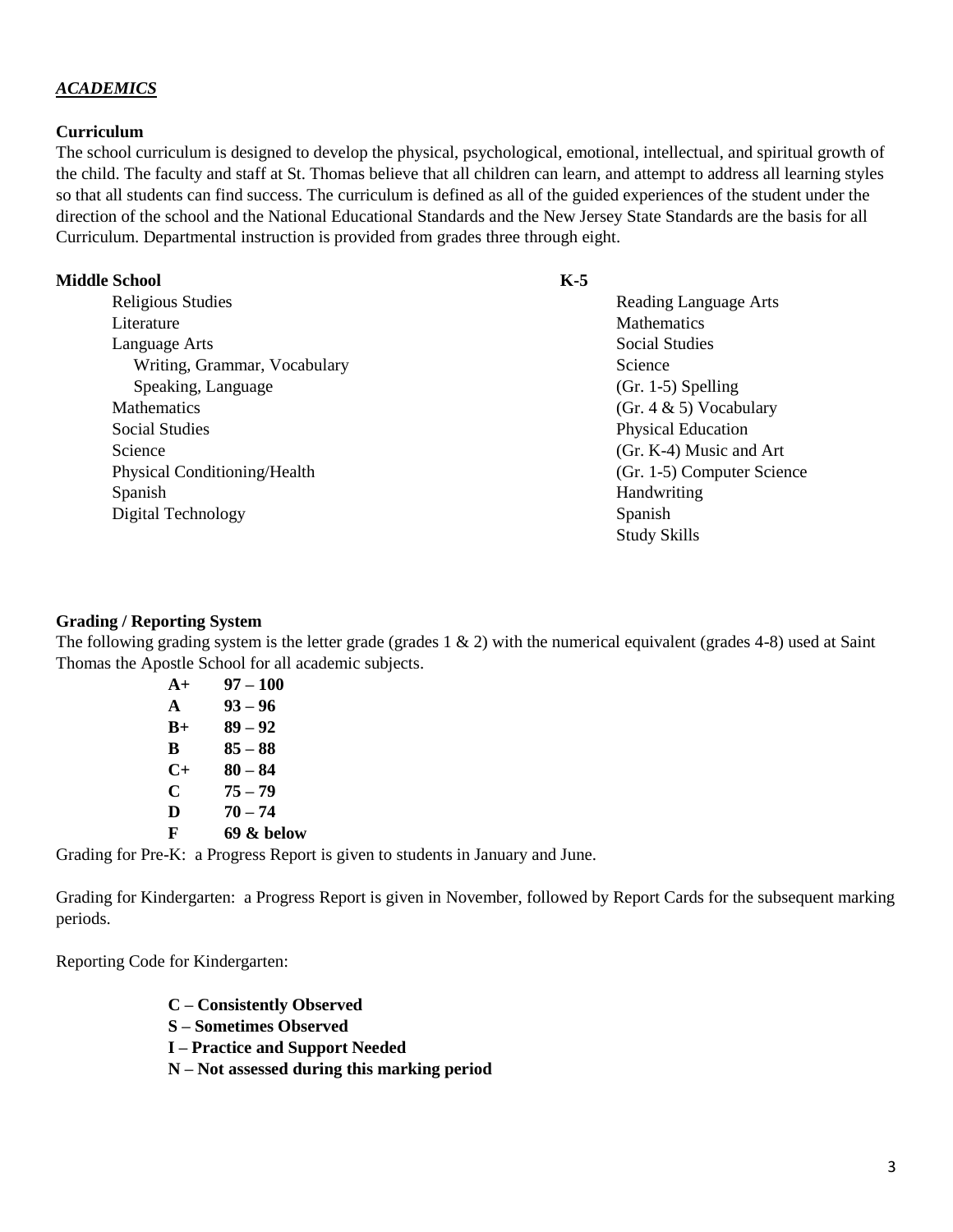All grades are posted on PowerSchool. Formal, scheduled conferencing is available for parent(s)/guardian(s) once per year. Parents/Guardians may request another conference at any time.

# **Report Cards**

The Report Card indicates the general progress of the student and is issued for grades  $K - 8$  on a quarterly basis in November, January, March, and June.

HONORS –  $A$ 's in all major subjects and not less than a B in minor subjects.

MERIT – Not less than a B in all major subjects and not less than a C in minor subjects.

In addition, a teacher may recommend any student for Commendation in a particular subject for outstanding effort or achievement.

# **Homework**

Homework is assigned to reinforce concepts and skills that have been presented in class and to prepare for the next lesson. At times, homework assignments are designed to foster the student's creativity through research or enrichment projects. The following are suggested for times for daily assignments:

| Pre-K and Kindergarten | 5-20 minutes   |
|------------------------|----------------|
| Grades $1-2$           | 20-30 minutes  |
| Grades $3 - 4 - 5$     | 30-50 minutes  |
| Grades $6-7-8$         | 50-120 minutes |

These reflect written and study times and do not include long-term assignments or projects. Assignment books are required for all students in grades K through 4.

Students should be provided with a quiet atmosphere free from distractions while completing their homework. Parents/Guardians should not do the written homework or projects. However, they should point out principles involved, give illustrations, and make suggestions.

**Parents and Guardians are encouraged to see that homework assignments are completed neatly and returned promptly to school.** Absence from school does not excuse a student from his/her responsibility to complete homework assignments. All requests for homework should be made in the morning. Assignments are picked up via the school office by a parent/guardian, or given to a sibling or classmate at dismissal. If a student forgets his/her homework, it may not be brought to the school by the parent/guardian. Homework assignments are also posted on each teacher's website.

#### **National Junior Honor Society (Grades 6, 7, & 8)**

Each chapter is required to publish its qualifications for membership which is based on the five pillars of the NJHS:

- o **Scholarship:** Per national guidelines, at a minimum, students must have a cumulative GPA of 93
- o Students who meet the scholarship requirement will have an opportunity to complete an application detailing their accomplishments in and commitment to **Service, Leadership, Character, and Citizenship.**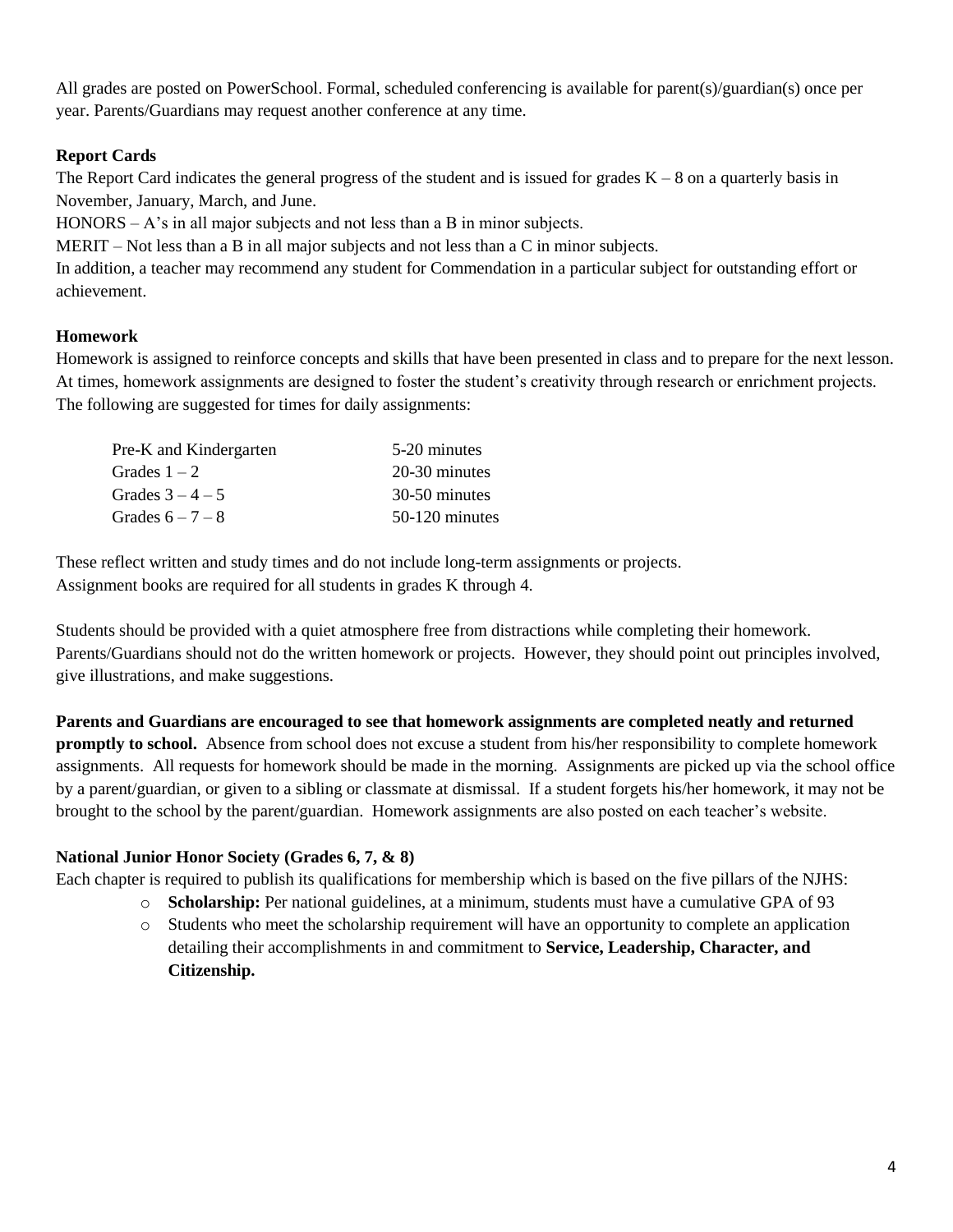#### **Placement Criteria for Math (Grades 7 & 8)**

Optimum class sizes and extended class time, 300 minutes per week, enables all students to receive quality instruction. Proper placement assures a better foundation for higher-level math classes, and has a positive impact on both self-esteem and grades. Presently, two learning levels are available.

- **General Math:** These classes provide more time on task to achieve a deeper understanding of concepts.
- **Accelerated Math:** These classes are available for the student with an innate ability to grasp concepts quickly with limited individual assistance. On the  $8<sup>th</sup>$  grade level, this course is taught as a High School Algebra I course of study. The student is totally responsible for his/her work and should not require any additional remediation.
- **Pre**-**Algebra** is taught to all students in grade 7
- **Algebra** is taught to all students in grade 8

#### **IXL Program**

A web-based program, IXL is a **requirement of our math and language arts programs for grades 1-8** in addition to classroom instruction. It is a student's responsibility to report his/her inability to access this online program.

#### **Promotion**

Students in grades  $K - 3$  who have not successfully completed two basic skills (Reading, Mathematics, and Language Arts) will be considered for remediation. Students in grades 4 – 8 who have not successfully completed one or more basic skill(s) or one basic skill and one content subject (Religion, Social Studies, Science, Health, Spanish) will be required to complete thirty (30) hours of summer school from either a formal school-based program or tutoring.

#### **Religious Studies**

Religious instruction is an integral part of the educational program for all students. It is the aim of the school to help each student strive to become a living witness to the message of Christ. To attain this objective, school Masses are held once a month. The students are given opportunities to actively participate in making their class Masses creative and meaningful at each grade level. Parents are always invited and are encouraged to attend liturgical functions. Prayer services may be planned by students and teachers and are held in the classroom or in the church.

#### **Sacramental Preparation**

St. Thomas' teachers are responsible for sacramental preparation for the Sacraments of First Communion, First Penance, and Confirmation with the Parish Religious Education Program (St. Thomas PREP).

#### **Standardized Testing**

Three times per year, St. Thomas the Apostle School administers the MAP online testing to students in grades 1-8. MAP is a series of standardized achievement tests designed to assess student achievement in reading, language arts, mathematics, science, social studies, vocabulary, spelling, and other areas. The results are nationally norm-referenced, meaning that students' scores reflect their achievement in comparison to all students who took the test nationally.

Students absent from school when standardized tests are scheduled will be tested within the time allowed by the Diocese of Metuchen if possible. Standardized test results will be entered on each student's permanent record card. A copy of the results will also be sent home for parent review after the second and third test, usually in February and May.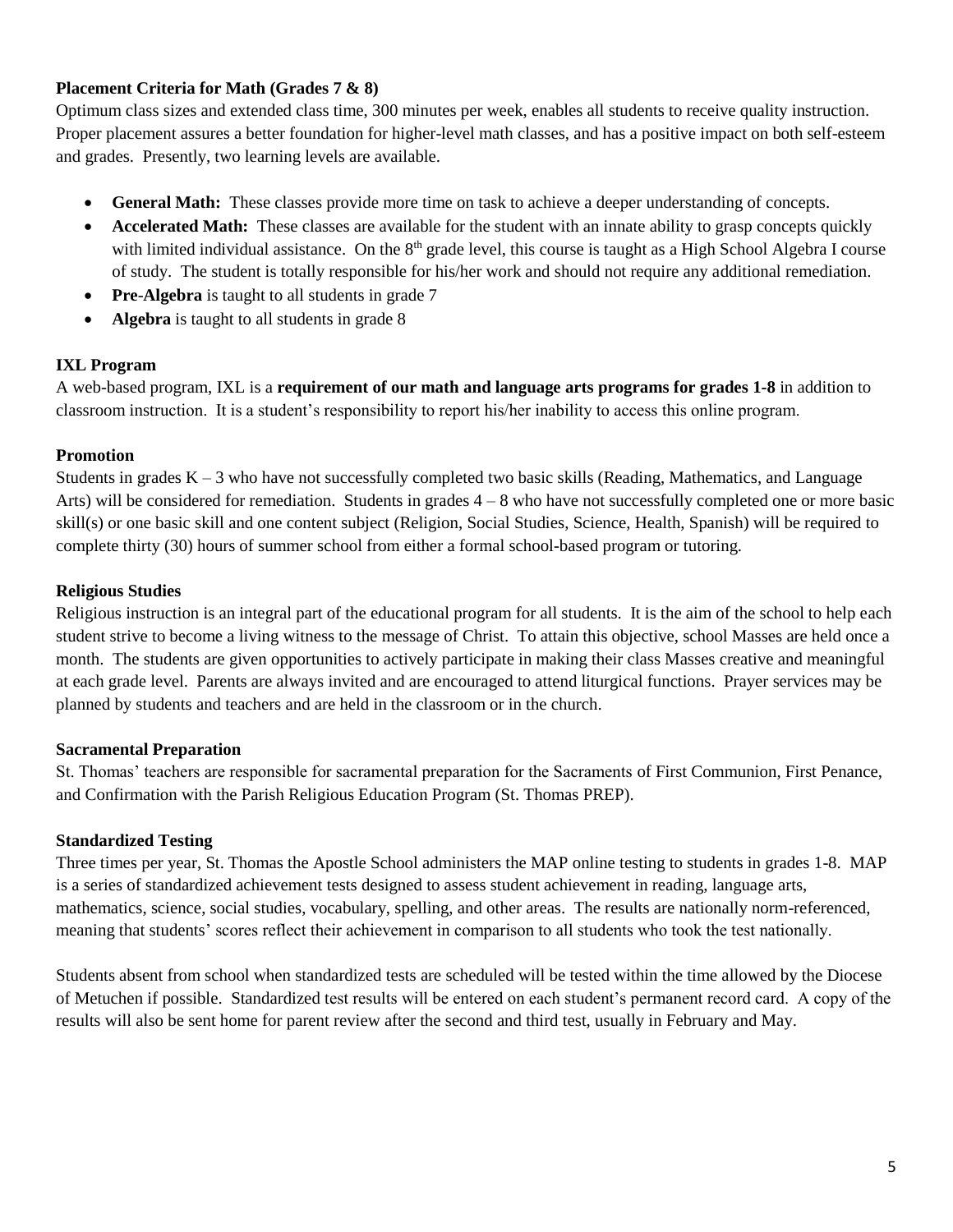# *ADMISSIONS*

Saint Thomas the Apostle School admits students of any race, color, creed, and ethnic origin to all the rights, priviliges, programs, and activities made available to the students. Students wishing to register for Kindergarten must register in accordance with the age requirements of his/her sending school district.

Photocopies of the following documents must accompany the child at the time of registration:

- 1. Birth Certificate
- 2. Record of Immunization and Health Form
- 3. All sacramental certificates, if applicable

Physical examinations by the family doctor are required of all new students. All returning students must provide these documents in kindergarten, third, and sixth grade. A record of the annual dental visit is requested each September. When students transfer from other schools, parents/guardians must provide copies of their academic and health records.

The school will maintain records on all students. Information included in these records may not be released without written parental/guardian consent. All new students admitted into grades 1-8 are accepted on a probationary basis for a six-month period. This will give the student time to acclimate successfully – academically, socially, and developmentally.

Should the student's time at St. Thomas not be a positive or productive one, the student may be asked to withdraw. It is always our hope that we develop a strong relationship with the parents/guardians to work in the best interest of the child.

#### *ALLERGY POLICY (LIFE-THREATENING)*

In order to minimize the incidence of life-threatening allergic reactions, St. Thomas the Apostle will maintain a systemwide procedure for addressing life-threatening allergic reactions and maintain an Emergency Health Care Plan (EHCP) for any student whose parent/guardian and physician have informed the school in writing that the student has a potentially life-threatening allergy.

#### **Policy Procedures:**

In order to minimize the incidence of life-threatening allergic reactions, St. Thomas will:

- Provide training and education for all employees.
- In conjunction with the student's parent/guardian and primary care provider and/or allergist, maintain an Emergency Health Care Plan (EHCP) for any student identified with a potential life-threatening allergy.

#### **General School Procedures:**

At all levels, the school nurse, in conjunction with the student's parent/guardian and the primary care provider/allergist will prepare an Emergency Health Care Plan (EHCP) for any student with a life-threatening allergy. This EHCP will be updated annually and reviewed with the school nurse, the student's parent/guardian, and the primary care provider and/or the student's allergist. The EHCP will include the student's name, the life-threatening allergen(s), the warning signs and symptoms, what to do in case of an emergency, and phone numbers of parents, doctors, and allergists. The EHCP will be available in the nurse's office.

The school nurse will review the student's EHCP with the parent annually, or in the event there are any changes in the child's medical condition, classroom, or action plan.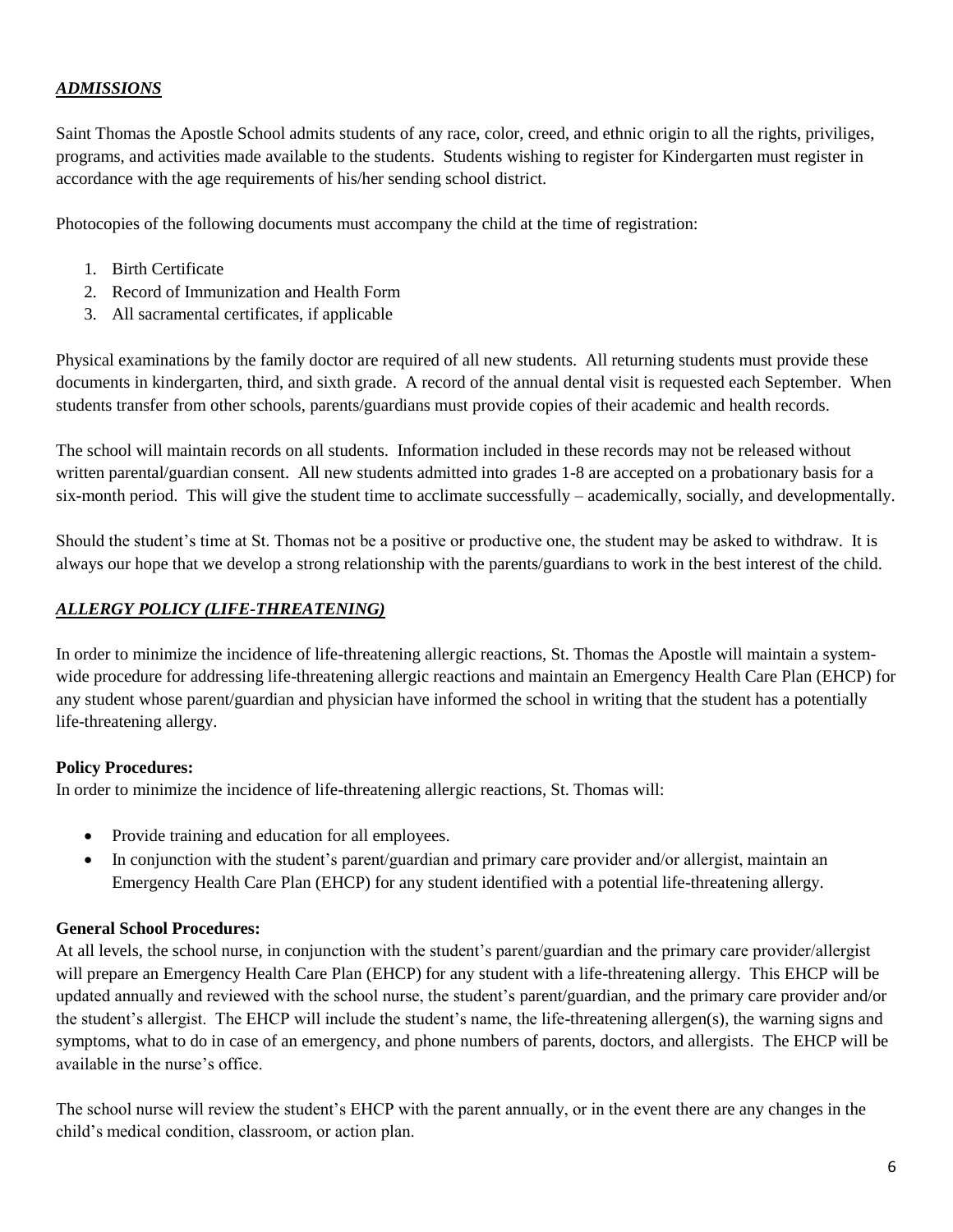# *ALLERGY POLICY (LIFE-THREATENING) Cont'd*

The school nurse will be responsible for notifying the classroom teachers about the nature of the life-threatening allergies faced by students. This notification will include an explanation of the severity if the health threat, a description of the signs and symptoms to be aware of and what allergen(s) (food, materials, etc.) to avoid.

If the parent is in agreement, information about the child's life-threatening allergy will be distributed to the designated staff members. Staff will be reminded that all medical information is confidential and shared on a need to know basis. Teachers are responsible for keeping an updated substitute folder containing their student's EHCPs.

Epi-Pens (belonging to the school and those prescribed to the students) will be stored in the nurse's office. At the beginning of each school year or upon adding a staff position, all staff (including substitutes) will be informed by the school nurse of the locations of the EpiPen. With parental permission, students are allowed and encouraged to carry their EpiPen on their person as permitted in the medication policy.

# **Employee Training and Education**

Initial employee training and education will include (but not be limited to):

- A description/definition of severe allergies and a discussion of the most common food, medication, latex, and stinging insect allergies.
- The signs and symptoms of anaphylaxis, and the correct use of an epinephrine auto-injector (Epi-Pen).
- Specific steps to follow in the event of an emergency. Medical response Dial 911 location of emergency Epi-Pen.

# **Classrooms**

Teachers must be familiar with the EHCP (Emergency Health Care Plan) for students in their classes and respond to emergencies as per the emergency protocol documented in the EHCP. In the event of a suspected allergic reaction (where there is no known allergic history), the school nurse will be called and the school's Emergency Response Plan activated. The emergency medical services will be called immediately.

- A parent of guardian if a student with food allergies is responsible for providing all food for his/her own child.
- Sharing or trading food in the classroom or cafeteria will be prohibited. Proper hand cleaning techniques will be taught and encouraged before and after the handling/consumption of food.

# **School Field Trips** *\*Due to Covid restrictions all field trips are temporarily on hold.*

The school nurse will recommend to the Administration the appropriateness of each field trip and consideration of safety of the student with life-threatening allergies.

- Protocols for field trips will include timely notification to the nurse.
- Medications including an Epi-Pen and a copy of the student's Emergency Health Care Plan must accompany the student.
- A cell phone of other communication device must be available on the trip for emergency calls and will be most likely in the possession of the responsible teacher or staff member.
- In the absence of accompanying parents/guardian or nurse, another trained individual will be assigned the task of watching out for the student's welfare and for handling any emergency. The adult carrying the Epi-Pen will be identified and introduced to the student as well as the other chaperones.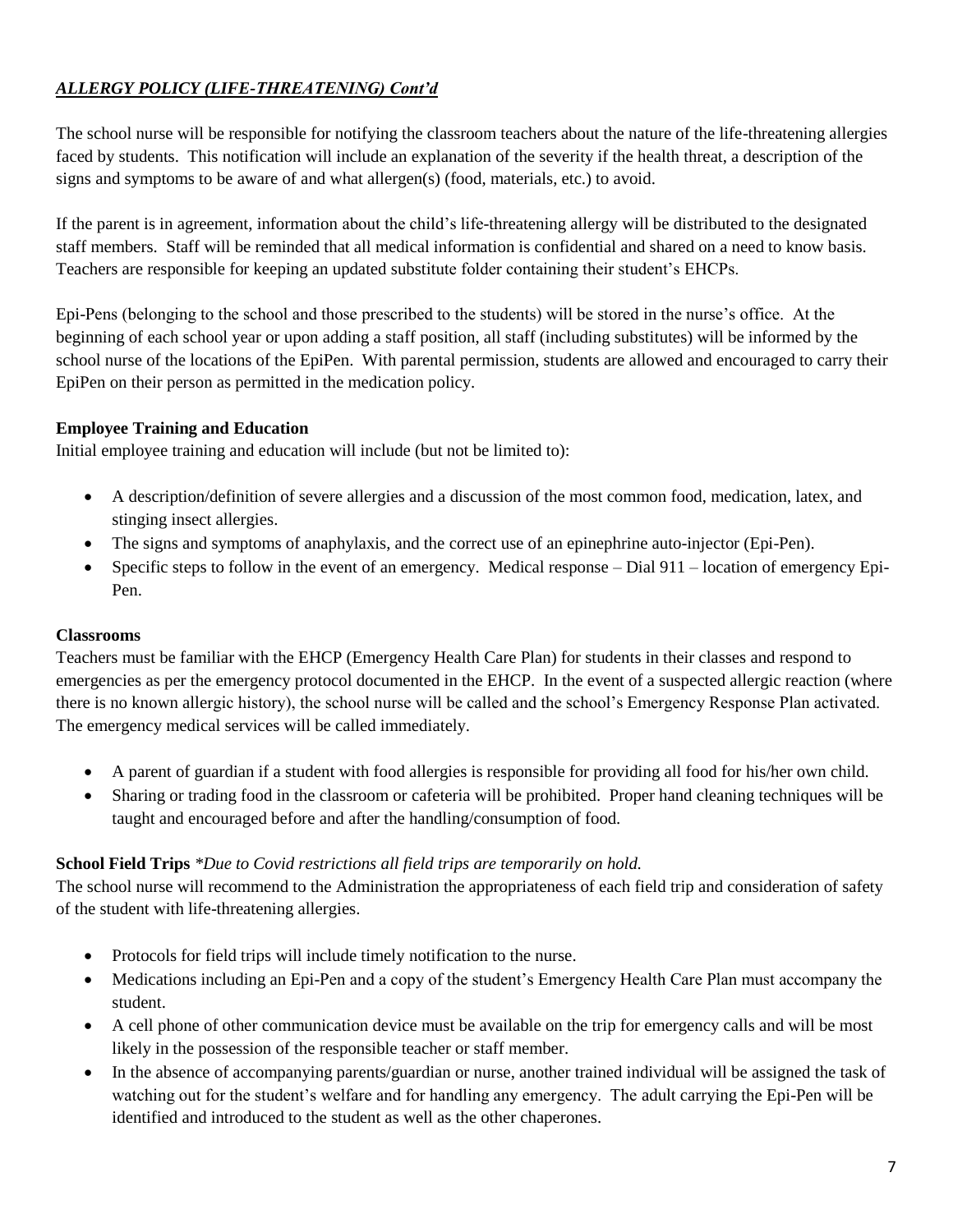# *ASBESTOS HAZARD EMERGENCY RESPONSE ACT*

In accordance with the Asbestos Hazard Emergency Response Act (AHERA) and Federal Regulation 40 CFR Part 763, we are required to notify you that an Asbestos Management Plan (AMP) is currently in place. The AMP file contains all necessary documents insuring compliance, covering activities such as periodic surveillance and a 3-year re-inspection. The AMP file is available for your review at any time. It is located in the St. Thomas School main office.

The Designated person for all asbestos related issues for Saint Thomas the Apostle School is Ms. Joanne Kowit (Principal).

# *ATTENDANCE*

#### **Absence**

If a student is unable to attend school, parents/guardians must call the nurse's office (ext. 8230) or the main office (ext. 8220) before 9:30 A.M. The parent/guardian should give the student's name, homeroom teacher's name, and reason for absence. If a parent/guardian forgets to call, the school will call the home to confirm the student's absence. A student who has been absent from school must, upon returning, present a written excuse, signed by the parent/guardian, stating the reason for the absence and the exact dates of the absence. Failure to do so will result in a call home by the school nurse. If the child is diagnosed as having a contagious disease, it is to be reported immediately to the office and a doctor's note must be sent with the child upon returning to school. Children should not be sent to school if ill (fever of 100F, vomiting, diarrhea, unidentified rash) before they leave home. Children are only to be sent back to school 24 hours after the fever has broken and the symptoms have ceased (without the help of medication). Any student who leaves school before 11:00 A.M. for any reason and does not return will be marked as a full-day absence. Frequent absences for no apparent reason may result in the nurse calling the Truant Officer. These absences may cause a child to be retained or not graduate.

#### **Lateness**

Lateness is recorded in the office daily. Students who arrive after 7:45 A.M. are considered late. Students arriving after 7:45 A.M. must report to the school office to get a late pass.

#### **Early Pick-Up: Appointments/Personal**

Early dismissal from school for medical/personal appointments is discouraged, however, if there is reason a child must leave school early for an appointment or personal reasons, a note stating the time of dismissal should be presented to the homeroom teacher who will send it to the office. The student will meet the parent/guardian in the school office and record the time of the student's dismissal. If the dismissal is due to a medical appointment, a note from the doctor's office should be given to the homeroom teacher upon returning. **Unless it is an emergency, please do not pick up your child(ren) between 1:30 and 2:00 P.M. if a note was not presented to the homeroom teacher in the morning. This is to minimize frequent calls into classrooms, which interrupt lessons.**

#### **Vacations**

Parents/Guardians who plan a vacation during the school year must accept scholastic progress for their child(ren) during their absence. Teachers will not be expected to plan assignments for the duration of a vacation. Reading is always a good alternative to homework. Students will be responsible for any work missed while away from school.

#### **Illness or Injury**

Should a student be injured or become ill, the parents/guardians will be contacted. No student will be permitted to go home before this contact is made. If parents/guardians cannot be reached and the illness or injury is serious enough to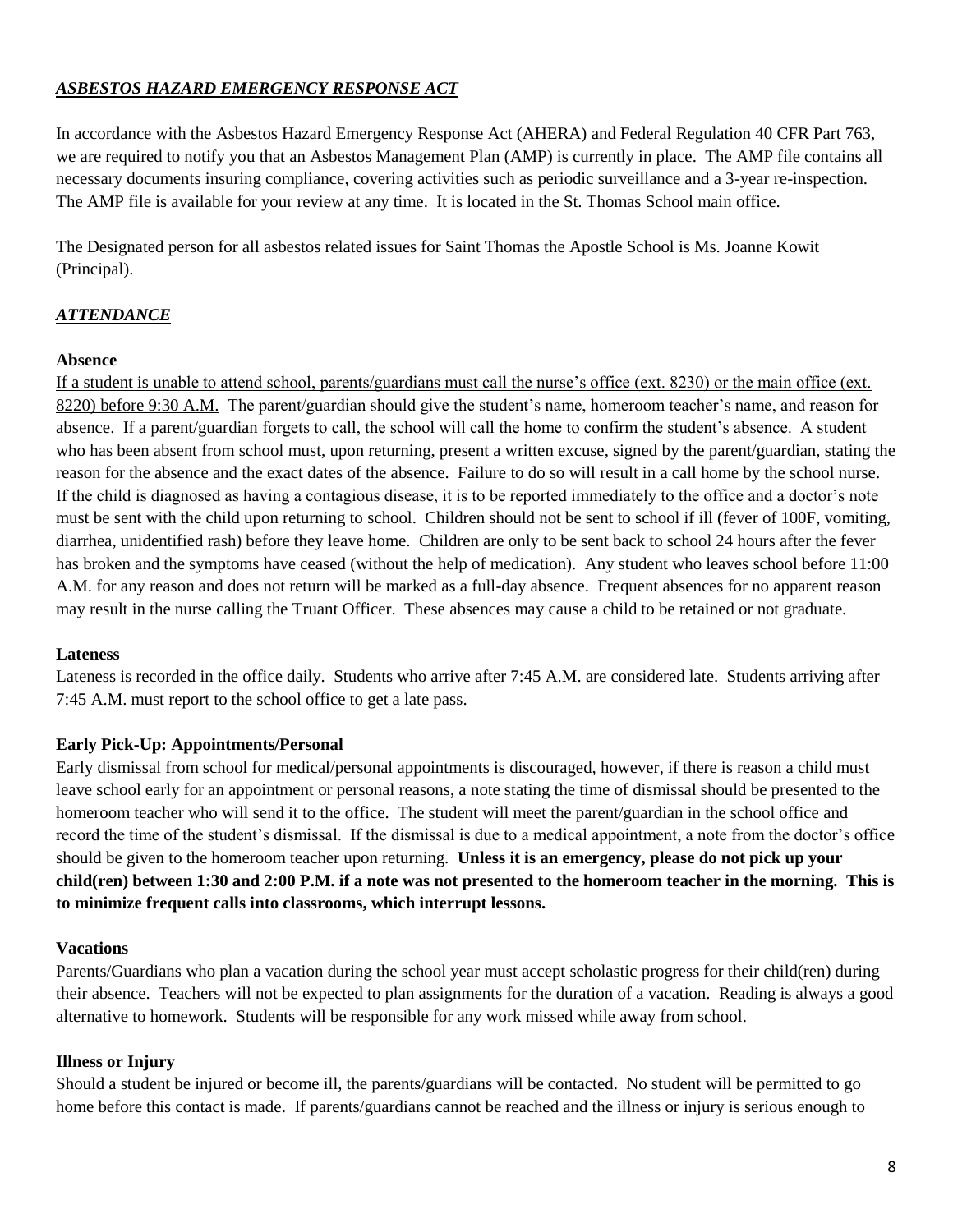require medical attention, the principal or nurse will consult the student's emergency care authorization form and arrange for the treatment authorized therein.

# *ATHLETIC ASSOCIATION*

St. Thomas the Apostle Athletic Association has been established to conduct and organize adult-supervised programs of sports and activities for students in grades five through eight. Our objective is to impart to our youth the ideals of honesty, loyalty, responsibility, courage, good sportsmanship, respect for authority, and to enrich their lives as they grow into happy, healthy young adults. Its success is measured bot by their victories and records, but by the extent to which our athletes improve their skills and become better citizens.

# **Requirements for Participation in Interscholastic Sports:**

- 1. Physical examinations no more than 364 days prior ro trying out for any sport.
- 2. Completion of:
	- a. STA medical form not older than 364 days on file with the school nurse.
		- b. parental questionnaire
		- c. permission form
		- d. emergency information form
		- e. concussion awareness form
		- f. sudden cardiac arrest form
- 3. The approval of school nurse.
- 4. Each student is responsible for maintaining academic standards and acceptable conduct levels at all times. If an athlete receives any disciplinary action, the guidelines, as set for the in the Athletic Association By-Laws, will be adhered to. The Administration always reserves the right to allow or deny participation in an extracurricular activity.
- 5. A student must attend school for a period of 3 hours to participate in a competitive even on the same day. Certain exceptions (i.e. funeral, doctor's appointment, etc.) can be made if a student presents a note *at least one day in advance* requesting permission to participate. NO one will be allowed to participate if an early dismissal is necessary due to an illness or injury.
- 6. A child must be able to participate in the Physical Education class in order to be eligible to try out and/or participate in any sport, regardless of a note from a physician indicating otherwise.

# *CELL PHONES*

Pease refer to the St. Thomas the Apostle School Acceptable Use of Technology Policy Handbook.

# *CLASSROOM PARTIES*

Teachers are responsible for all classroom parties. STA recognizes the importance of one's birthday, but for safety reasons, **parents are never allowed to send food in to share with other students.** Students may dress down and classroom teachers will provide recognition and additional "perks." If a child's birthday falls on a weekend, holiday, or during vacation, he/she is free to choose a half-year date or another day of his/her choosing.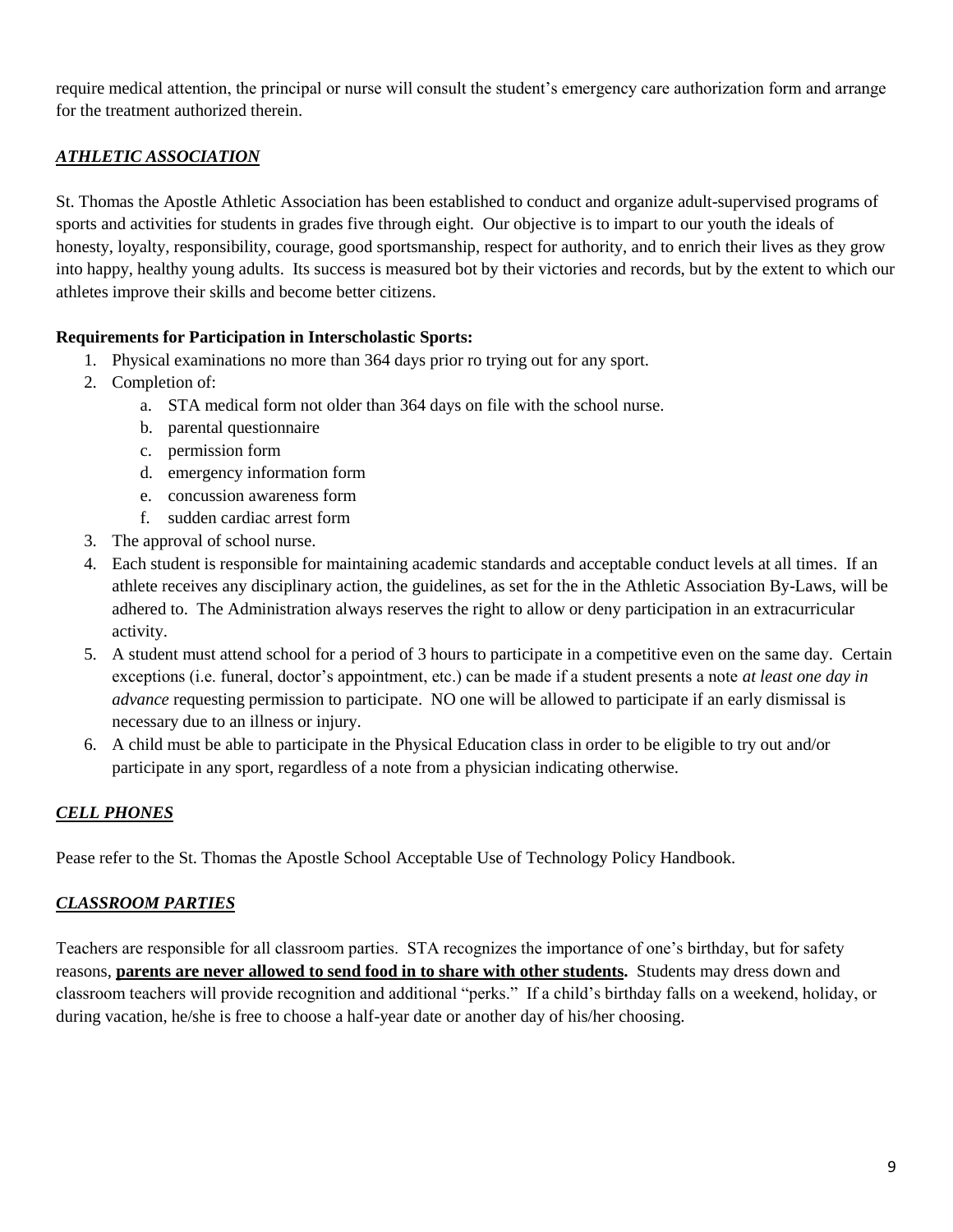# *DELAYED OPENINGS*

If the opening of school is delayed, the announcement will be made through the alert system and also on the front page of the school website [\(www.sttaob.com\)](http://www.sttaob.com/). School is usually delayed for two hours, and all students are to be in class by 10:00 A.M. Children who ride the bus should report to their bus stop two hours later than their usual pick-up time.

#### *DISCIPLINE*

Discipline is not the same as punishment. Instead, discipline has to do more with **teaching.** Learning right from wrong, how to respect the rights of others, which behaviors are acceptable and which are not, helps a child feel secure, loved, and self-confident. Self-discipline means knowing how to control impulses and how to successfully deal with normal stresses of everyday life. It is important that a child sees school and home as a team, working in his/her best interest. Christian discipline implies a following of Christ. The child becomes a disciple by developing the Gospel values of respect and integrity.

The following system of consequences has been developed to modify, inhibit, or change behaviors, which interfere with the well-being of each of our students and the learning process.

#### **Demerits/Warnings**

The following is a list of infractions that would require a teacher's attention. If the infraction is severe, or requires multiple warnings, a demerit will be given:

- 1. Purposeful disregard for property
- 2. Lateness to class
- 3. Failure to pick up after oneself in the classroom/cafeteria
- 4. Inappropriate language
- 5. Inappropriate or unkind behavior toward another stuednt
- 6. Inappropriate hair style/cut\*
- 7. Being out of uniform. Students are expected to look clean and neat (i.e. shirts tucked in, proper skirt length).\*\*
- 8. Disrupting class
- 9. Disorderly conduct (i.e. Liturgies, hallways, fire drills, crisis drills, class trips, schoolyard, assemblies, etc.)

#### 10. **Taking pictures or video of any person without permission**

- 11. Inappropriate use or misuse of technology (including cell phones).
- 12. Lateness to school (see policy under Attendance)
- 13. Excessive jewelry\*\*\*

\*Extreme hair (color, length, or style) will not be allowed. It will be up to the Administration to determine the appropriateness of the hairstyle. Girls may not wear their hair in a manner that covers their eyes. Boys' hair must be above the collar, ears, and eyebrows. (See full policy under Uniform)

\*\*Girls: Skirts/jumpers no shorter than fingertip length (arms extended straight down at side determines the appropriate length. (See full policy under Uniform)

\*\*\*Only girls may wear earrings (See full policy under Uniform)

The Administration reserves the right to judge the appropriateness of any student's hairstyle, dress, shoes, use of make-up, and/or jewelry. Girls may only wear stud earrings and they can only be located in the lobes. Only clear nail polish may be worn. If a child is not in proper uniform, demerits will be issued.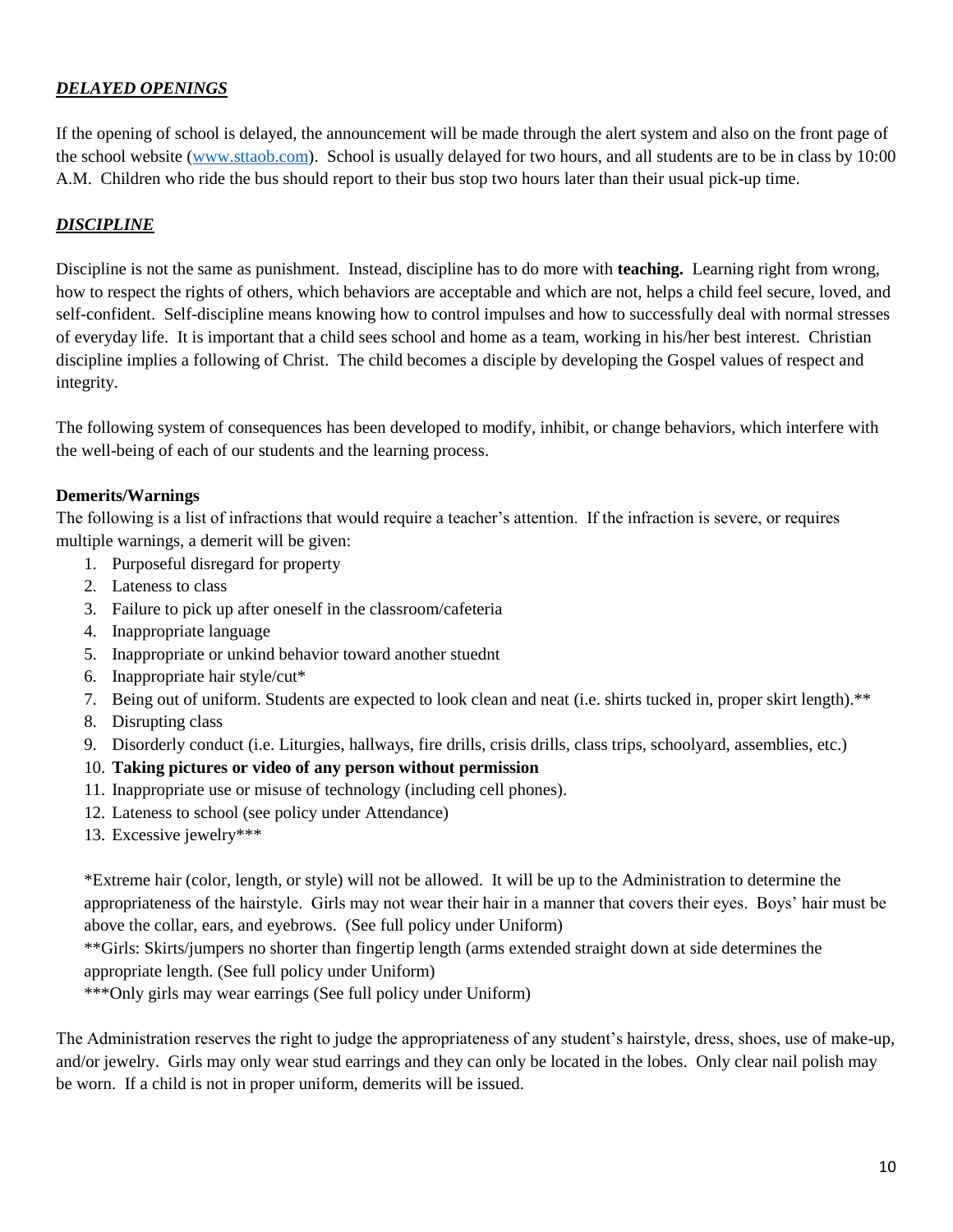# **Detention:**

# **Grades K-4**

Serious of multiple infractions and/or disrespectful behavior to another student or faculty member or staff may result in lunch detention. The primary means of discipline is "time out" from playtime. The students will be given ample warning when rules are not being followed.

# **Grades 5-8**

Severe infractions or an accumulation of five (5) demerits (warnings) will require an in-school detention. Detention for grades 5-8 will be held before school from 6:30 A.M.-7:30 A.M. (unless the student is notified to the contrary) for the violation of class or school regulations. A detention slip will be issued and must be signed by a parent/guardian and returned to the teacher.

Additionally, certain behaviors or conduct may result in suspension of dismissal from St. Thomas: Blatant disrespect, fighting, cheating on a test, cutting class, bullying, cyber-bullying, harassment, theft, destruction of property, possession of a weapon, use or possession of any illegal substance, any serious infraction deemed so by the principal and Office of Schools for the Diocese of Metuchen.

Having gone through the aforesaid process, if a student continues to act in ways that are inappropriate for one attending Saint Thomas the Apostle School, the parents/guardians will be required to remove their child. Once a student has served a suspension, he/she is automatically on probation. Very serious consideration will be given as to whether this student will be allowed to attend Saint Thomas the Apostle school for the next school year.

# *EMERGENCY SCHOOL CLOSINGS*

In the event of a school closing due to inclement weather or emergency, the following procedures will be followed:

- Our website [\(www.sttaob.com\)](http://www.sttaob.com/) will include information of early dismissal and emergency closings.
- A detailed instant alert will be sent to parents' emergency phone numbers and e-mails. Please keep this contact information current.

#### **Please DO NOT call the Pastoral Center or School.**

At the start of each school year, all parents must update their contact information in the PowerSchool Enrollment Portal as part of their re-registration process. Included in this update should be the information for any adult that is granted permission to pick up your child(ren) in the event of an emergency. If the school needs to close early for any reason, your child(ren) will be dismissed following their "usual" dismissal instructions (bus, walker/rider, etc.), unless instructed to do otherwise. In the case of an emergency closing, our After Care program will not be available, so arrangements must be made for your child to be picked up from school at dismissal. Please remember also that during an emergency dismissal, it is difficult to get through on the phone lines to the school. Please DO NOT change your child's/children's route home at the last minute. Sometimes the buses leave before you have the opportunity to get through to the school. Please talk to your child regarding emergency plans so that they are aware of their route home, and please be sure that their homeroom teacher is aware of this, as well. Our first concern as a school is the safety of the children should an emergency arise.

# *FAMILY SERVICE INITIATIVE (FSI)*

STA's tuition includes a discount for parents (husband/wife) or guardians who participate in our Service Initiative. If families do not choose to volunteer, *or do not make arrangements to cover their hours, an additional \$700 per year will*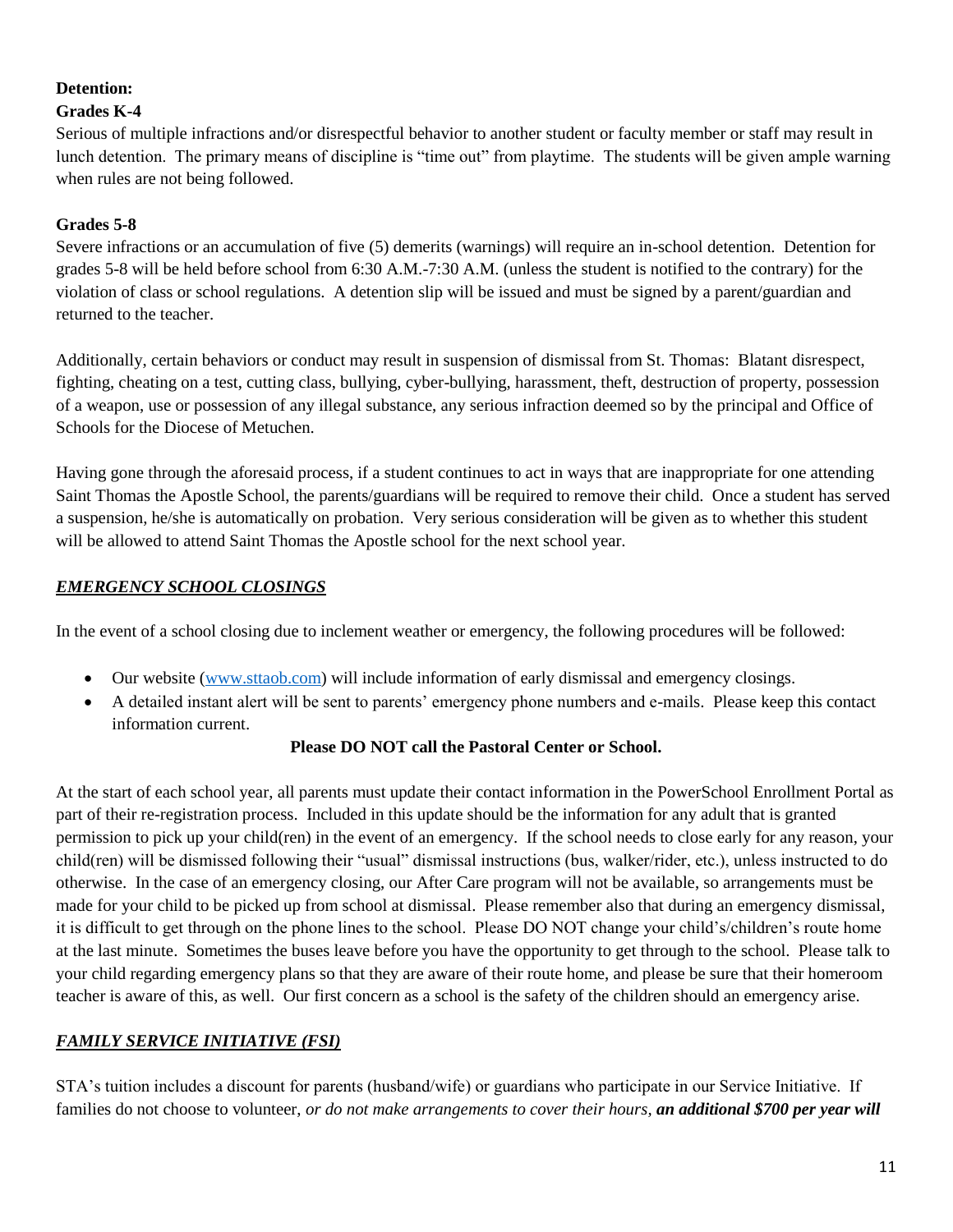*be added to your tuition to cover lost revenue.* These hours include a choice between Bingo, Lunch Aides, Athletics, PREP Teachers, Substitute Teachers (must be a certified Substitute Teacher), or Teacher Aides.

There are people registered in the Parish who can be privately contracted to work bingos for a fee. **After you receive your schedule,** contact the bingo coordinator, Angelica Gangemi, in the Parish Office at 732-251-4000 ext. 8210 if you are interested in contact information for a replacement. *STA does not pay Bingo replacements.*

Our five weekly Bingos have historically grossed between \$250,000 and \$300,000 per year. This represents an approximate subsidy of \$700-\$900 for each child enrolled in St. Thomas the Apostle School. The success of our weekly bingos through the years borders on miraculous when compared to the same kind of efforts by other schools and parishes. Generating this additional money allows our tuition to remain within reach for our families. Good service by adequate staffing plays a large role in the success of our Bingo program.

**Bingo Requirements:** Each family is responsible for working 7 Bingos per year.

| Bingo Schedule: | Tuesday and Thursday: 11:00AM |
|-----------------|-------------------------------|
|                 | Friday: 9:00PM and Midnight   |
|                 | Sunday: 5:00PM                |

Upon registration each year, parents are given the opportunity to select the day that is most convenient. A schedule of Bingo staffing teams is compiled after registration. Bingo staffing assignments for the new school year begins on July 1, and ends on June 30.

A minimum of three (3) Bingos must be completed prior to January 1. Missed Bingos without replacement will be charged at a rate of \$100 per Bingo.

Anyone who encounters a conflict with their scheduled day/night should call the Chairperson and request a schedule change. If a different day/night is requested, the Coordinator must be informed.

Alternate opportunities include\*:

**Lunch Time Volunteers:** Requires helping in the cafeteria and during recess. The number of hours required to fulfill the Service Initiative varies.

**PREP Teacher:** This requires an interview and confirmation with the PREP Director, Deborah Yesis.

**Teacher Aide:** Teacher Aides are in integral part of the learning experience and an important addition to our classrooms. This position requires an interview with the Principal and a commitment of at least one day per week. \*Based on availability.

**Substitute Teacher:** This position requires NJ Certification for Substitution, and you must be called in to substitute for a minimum of 8 school days. \*Not guaranteed and based on availability.

\*Please fill out a Volunteer Application, which is available in the school office. All volunteers must adhere to the guidelines set forth for volunteers by the Diocese of Metuchen.

# *FIELD TRIPS \*Due to Covid restrictions all field trips are temporarily on hold.*

Field trips of educational value are planned by the teachers and students of each grade and are usually arranged by the teacher. Unless otherwise specified, school uniforms are to be worn on all field trips. A permission form must be signed by a parent or guardian and returned to the school before any student may leave the school grounds and accompany a group on a field trip. Permission slips will require the signature of a notary in the event the destination is outside of the state of New Jersey. Students who do not have permission to participate in a specific field trip are expected to attend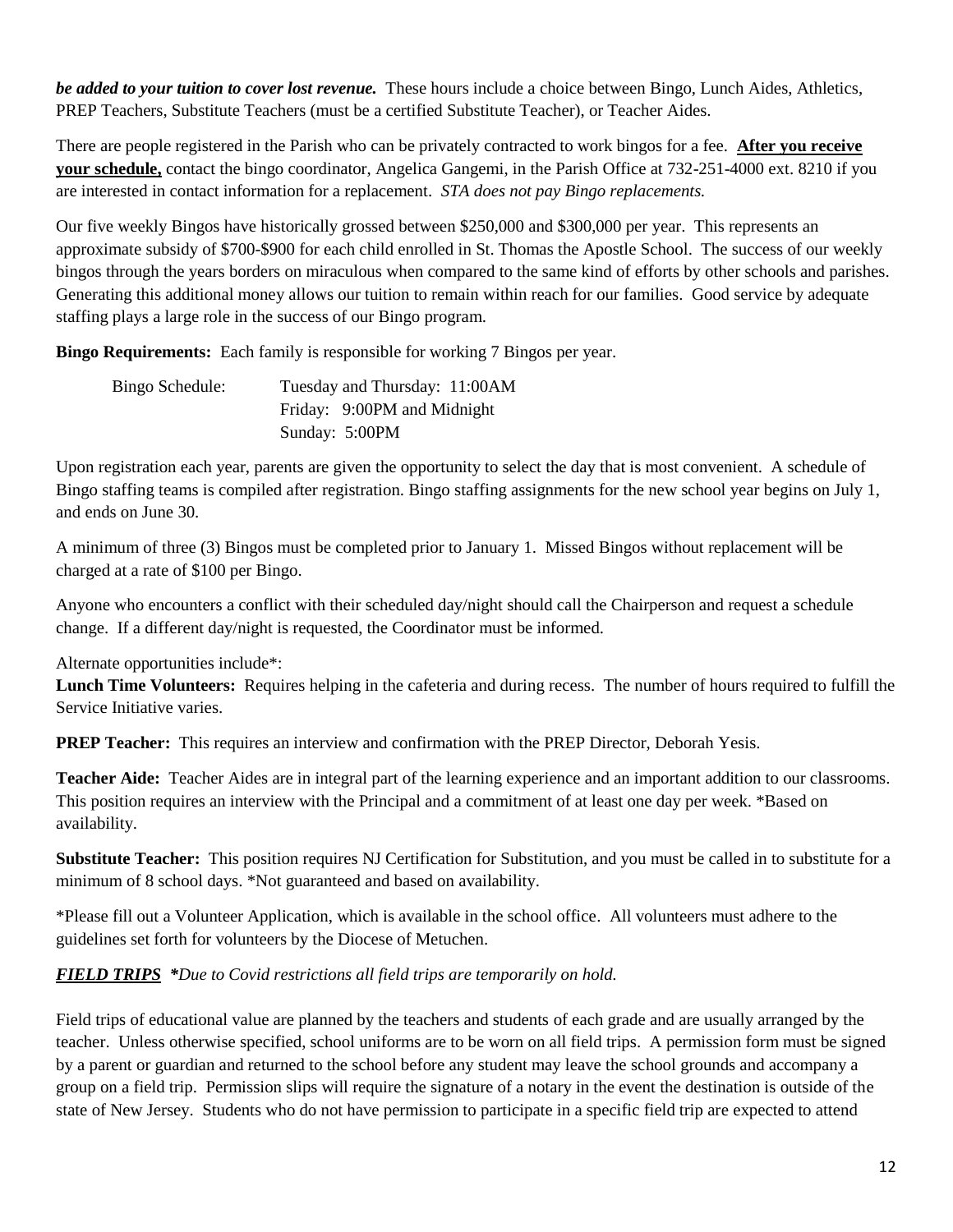school during regular hours that day, otherwise they will be marked absent for the day. Students are expected to follow all school ruled with regard to behavior and dress code while participating in any school sponsored event.

### *GOVERNMENT PROGRAMS*

St. Thomas the Apostle School participates in the following programs:

- New Jersey State Textbook Program
- New Jersey State Technology Program
- New Jersey State Security Aid Program
- Title IV Safe and Drug Free Schools and Communities Act
- Title VI Block Grant
- Title II Eisenhower Professional Development Program
- Nutrition Program Milk
- Fire Prevention Program, Smoke House
- Old Bridge Alliance Program LEAD (Law Enforcement Against Drugs Grade 5)
- Footprints for Life (Grade 2)

Rainbows for God's Children: St. Thomas the Apostle Parish offers a program available for students who have suffered a loss either through death, separation, or divorce.

# *HEALTH SERVICES*

The School Nurse administers the following health services to the students:

- Maintains health records for all students in Pre-K through  $8<sup>th</sup>$  grade
- Conducts hearing screening for grades K-4, 6, and 8
- Conducts vision screening for grades K-8
- Conducts scoliosis screening for grades 5-8 with parental permission
- Administers emergency and basic first aid for all students

#### **Medication**

All medicine (prescribed as well as "over the counter") must be sent to the nurse's office. Only the nurse will dispense medications. If the nurse is not present, the parent/guardian will be called to come in and dispense the medication. The students must not keep medications in their possession. In very serious cases, inhalers may be kept with the student. However, notification must be sent to the nurse and homeroom teacher.

If a student brings medication to school, the following requirements must be met:

- Prescription medication must be clearly identified as to the name and type of medication
- Must be in the original container
- Must include the child's name, drug identity, dosage instructions, doctor's name, and prescription date.
- A note, dated and signed by the parent/guardian, must accompany the medication, giving the child's name, dosage amount, specific dosage times, and other instructions, if necessary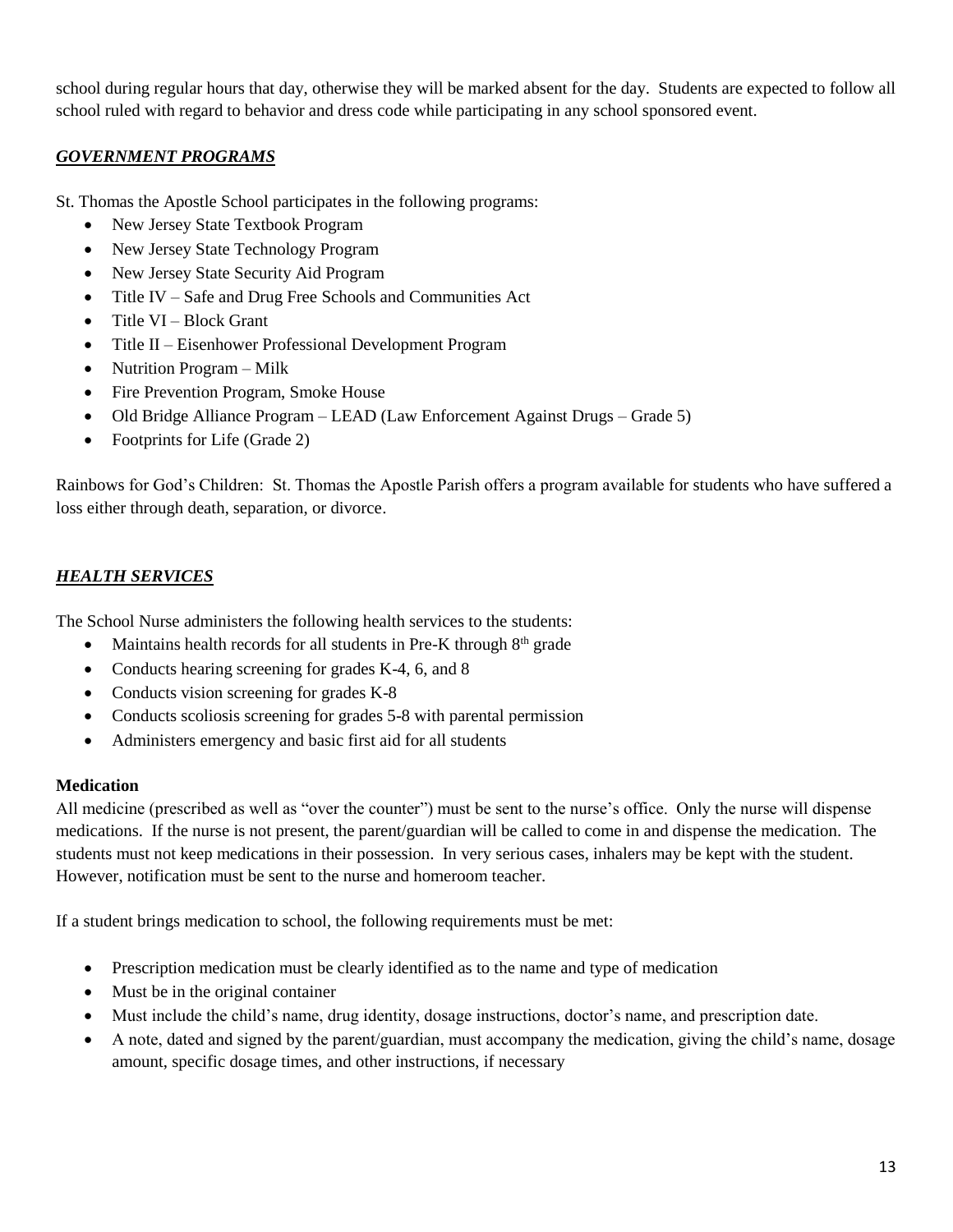#### **Non-Prescription Medication**

All non-prescription drugs are to be handled the same as prescribed drugs. The form for the nurse to administer these medications may be found on the school website:

- Aspirin
- Tylenol/Advil
- Antihistamines
- Cough medicine
- Cough drops

The above will be administered only upon receipt of a written note from a doctor or the parent/guardian.

#### **Emergency Contact Information**

It is very important that we have up-to-date information on each student. At the start of each school year, all parents must update their contact information in the PowerSchool Enrollment Portal as part of their re-registration process. Included in this update should be the information for any adult that is granted permission to pick up your child(ren) in the event of an emergency. Please be sure that there are two available persons to be reached if you are not at home. It is absolutely crucial that we know whom to contact about your child when you cannot be reached. Please notify the school office immediately if you have a change of address, phone number, or email address during the school year. Notify the principal if there is a change in family status. Notification of custody must be presented to the principal in written form.

# *LUNCH*

The St. Thomas the Apostle School Cafeteria is run by Harmony Foods. They abide by the school's policy if maintaining a *peanut safe* environment, which means that **no food containing peanuts will be allowed in the building.** Students may pre-order lunch, purchase items a la carts, or bring lunch from home. An envelope is sent out the first week of school with the child's name and grade. A calendar is enclosed with lunch choices for each day. You must provide your own drink. No canned sodas are allowed in school. Milk can be purchased through the school. Milk order forms can be found on the website. Whether your child orders lunch or not, the envelope should be returned as it is used each month. If your child chooses to bring his/her own lunch, lunch boxes should have proper identification on them. NO child is permitted to go without lunch on any day. If lunch is provided for a child without payment, a bill will be remitted to the parent/guardian.

#### *MISSIONS*

Students are encouraged to give spiritual and financial support to the missions through the Diocese of Metuchen Holy Childhood Association. During the year, various classes may sponsor special projects to assist the needy children of the world. The students occasionally participate in "dress up" or "dress down" days that may be related to the Mission programs.

#### *PERSONAL and SCHOOL PROPERTY*

St. Thomas will not be responsible for loss or damage to personal property. All personal property should be labeled for identification purposes. Vandalism to school property is a serious offense. Students are responsible for cleaning, repairing, or replacing any school property that they abuse and may be subject to disciplinary action. In addition to disciplinary action, any willful damage done to school property must be repaired or replaced at the expense of the offender. Parental cooperation is definitely needed in order to teach the children respect for school property, material furnishings, books, equipment, and the building itself. This policy also pertains to buses.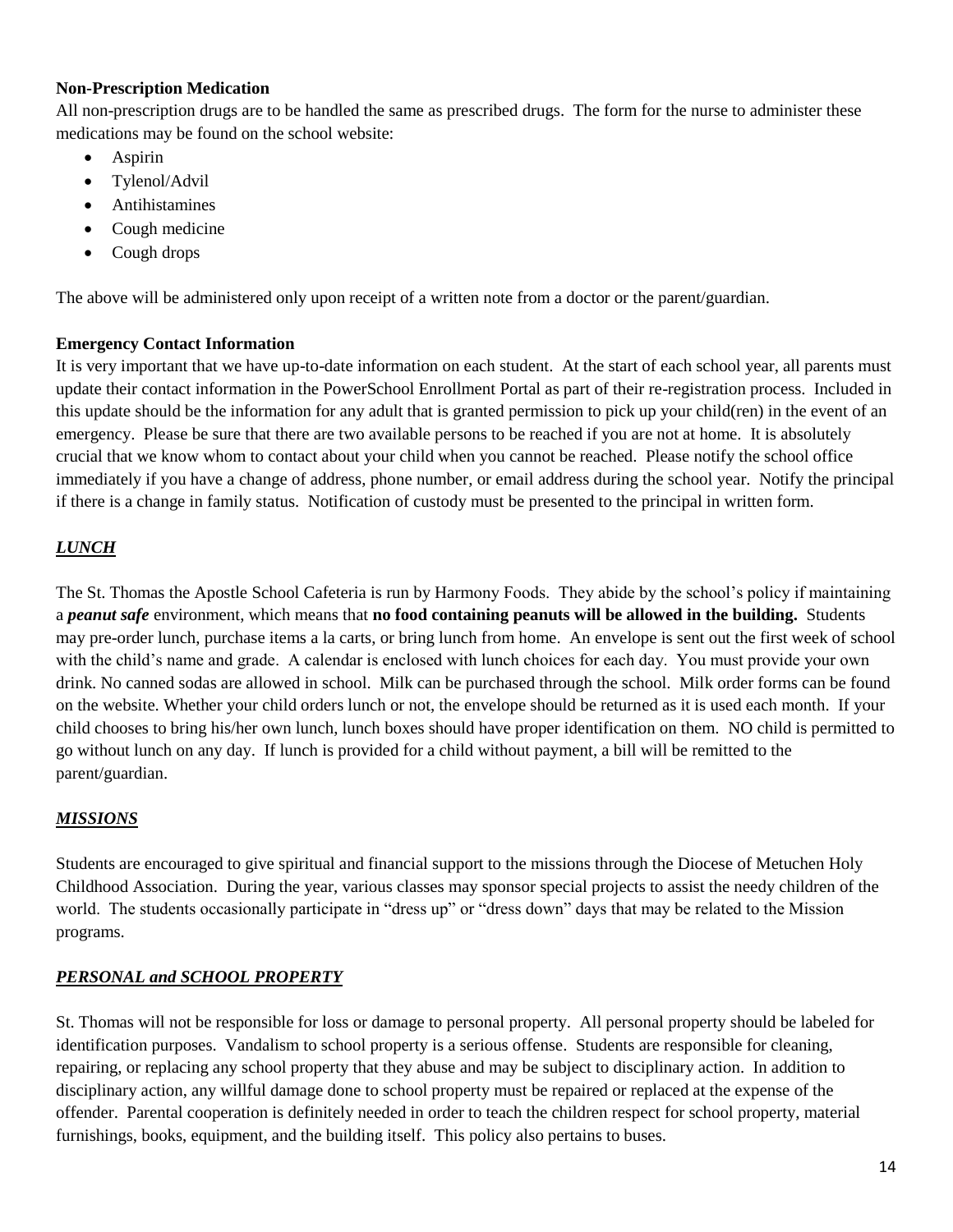All articles of clothing or personal items subject to loss should be clearly and permanently labeled. Students should seek assistance regarding lost and found items at the office.

# *PEST MANAGEMENT PLAN*

In compliance with the 2002 New Jersey School Integrated Pest Management Act, the entire School Community of St. Thomas the Apostle School will be kept informed of the school's IPM plan and the use (if any) of pesticides through written communication using letters and notices provided to us by Western Pest Services. The IPM Coordinator will maintain the product label and material data sheet, when available, of each pesticide that may be used on school property. The label and data sheet is available for review by a parent, guardian, faculty, or staff member if the St. Thomas the Apostle School Community. The IPS Coordinator is also available to parents, guardians, faculty, and staff members for information and comment. The time and place of any meetings to be held to adopt the school IPM plan will be made available to the Saint Thomas the Apostle Community. Policies and procedures are available in the Administrative Office.

# *SAFETY*

Parents/Guardians should not convene in the parking lot area or in front of the school doors during drop off or dismissal. For the safety of the students, drivers are not to drive beyond the cones on the parking lot before or after school. Students transported to or from school by bus must abide by the regulations established by the Superintendents of Township Schools. Rowdy behavior, bad language, leaving seats, fighting, etc. will not be tolerated, and a detention form will be issued. The principal has the right to deny school bus transportation for a reasonable amount of time if a child's behavior on a bus continues to jeopardize the safety of the other children. Parents/guardians will receive written notification or a phone call from the principal.

Fire and school security drills are conducted at least once a month. When the alarm sounds, designating a fire drill, all talking should cease at once. Students should leave the building as rapidly as possible without running. Students are not permitted to close windows and doors. The teacher will do this. These instructions are important, for in case of emergency, it is necessary to hear all directions. According to the Crisis Management Plan, we are in communication with the Old Bridge Township Fire Department. A Crisis Management Plan is updated each year, and we practice frequently.

#### *STUDENT RECORDS*

A cumulative record is maintained for each pupil from his/her entrance into school through eighth grade. Such records pertaining to the individual student may be used for the benefit, promotion, or welfare of the student. All material is kept in a file and is forwarded to the high schools.

# *TECHNOLOGY*

Please see the St. Thomas the Apostle School Acceptable Use of Technology Manual. A copy of this manual can be found on the school website at [www.sttaob.com.](http://www.sttaob.com/)

# *TEXTBOOKS*

Each student is responsible for all issued books and supplies, even if they are damaged, lost, or stolen. If a book is damaged or lost, it must be paid for by the student before another will be issued. Payments should be made to the School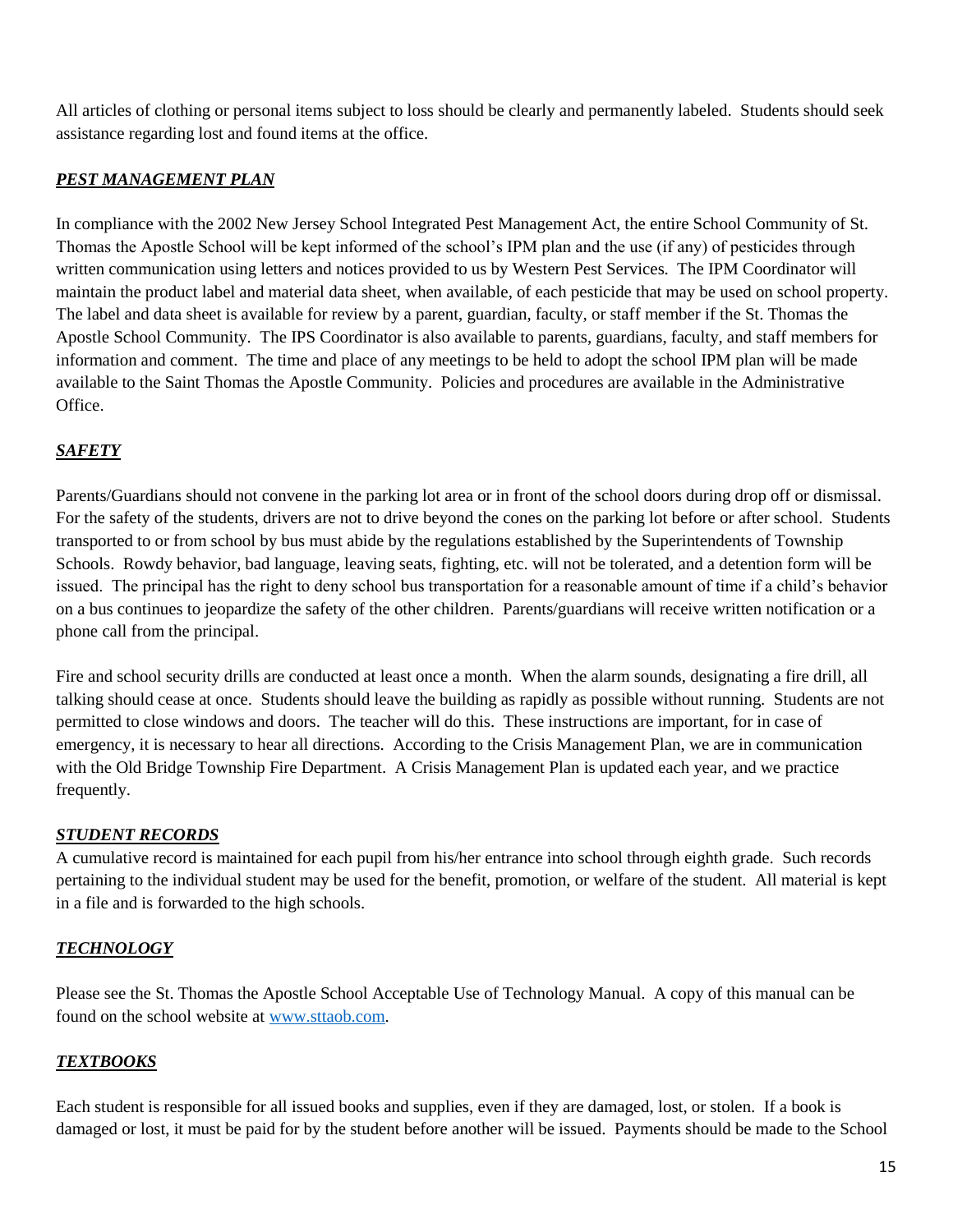Business Office Administrator. The teacher will then issue another book. If the book id found at a later time, the school will refund the money.

# **The following are textbook regulations:**

- Every textbook should be covered and kept covered throughout the year to protect it from damage.
- The stamp inside every book is to be completed with the student's name and condition of the book immediately upon receiving the book.
- No writing or marking in textbooks is allowed at any time.
- To protect the book bindings, no papers, rulers, etc. should be placed inside the book.
- Torn pages should be mended immediately.
- Books should be kept dry.
- The habit of lending and borrowing books should be discouraged.

# *TRANSFER ON GROUNDS OF PARENTAL NON-COOPERATION*

Normally a child is not to be deprived of a Catholic education or otherwise penalized for actions of parents/guardians. However, the principal may recommend the transfer of a student when parents have been persistently and overly uncooperative regarding school policies, regulations, or programs. A transfer may also be recommended when parents have interfered in matters of school administration or discipline to the detriment of the school's ability to serve their own or other children. All disciplinary actions will be taken based on age appropriateness of the student(s) involvement.

# *TUITION COLLECTION POLICY*

St. Thomas the Apostle School believes that our tuition payments are an investment in your child's education and the formation of their religious foundation. Therefore, the School Board accepts responsibility for the recommending to the Pastor and Principal policies concerning the amount of tuition, the manner of payment, and, in general, the development of this tuition policy. Furthermore, it is the responsibility of the School Board to ensure that adequate financial resources are available for the school and that enrollment is as available and affordable as possible to all families.

#### **Fees**

- The Annual Registration Fee are due at the time of registration, and is paid through Smart Tuition, our tuition management company. The purpose of the Registration Fee is to secure your child(ren)'s place in our school. This fee is non-refundable.
- No student is allowed to attend class until this fee is paid in full.
- The payment of Tuition allows your child to receive education at St. Thomas the Apostle School. We place a high value on the instruction that we provide, therefore fees are in place in an attempt to cover the costs of this education. Tuition Fees are paid wither by a one-time annual payment directly to the school, or by, either monthly payments, quarterly payments, or a one-time credit card payment through our tuition management company, Smart Tuition. There are also payable fees that are associated with extracurricular activities.

#### **Tuition Payments**

There are three methods of payment for the annual tuition:

- **Full Payment:** Under this plan, the entire amount of tuition is paid on or before August 15. This option is paid through the Smart Tuition Management Plan.
- **Monthly Payments:** Under this plan, the entire amount of tuition is paid monthly through the Smart Tuition Management Plan. This plan is an automatic payment plan made through your checking or statement savings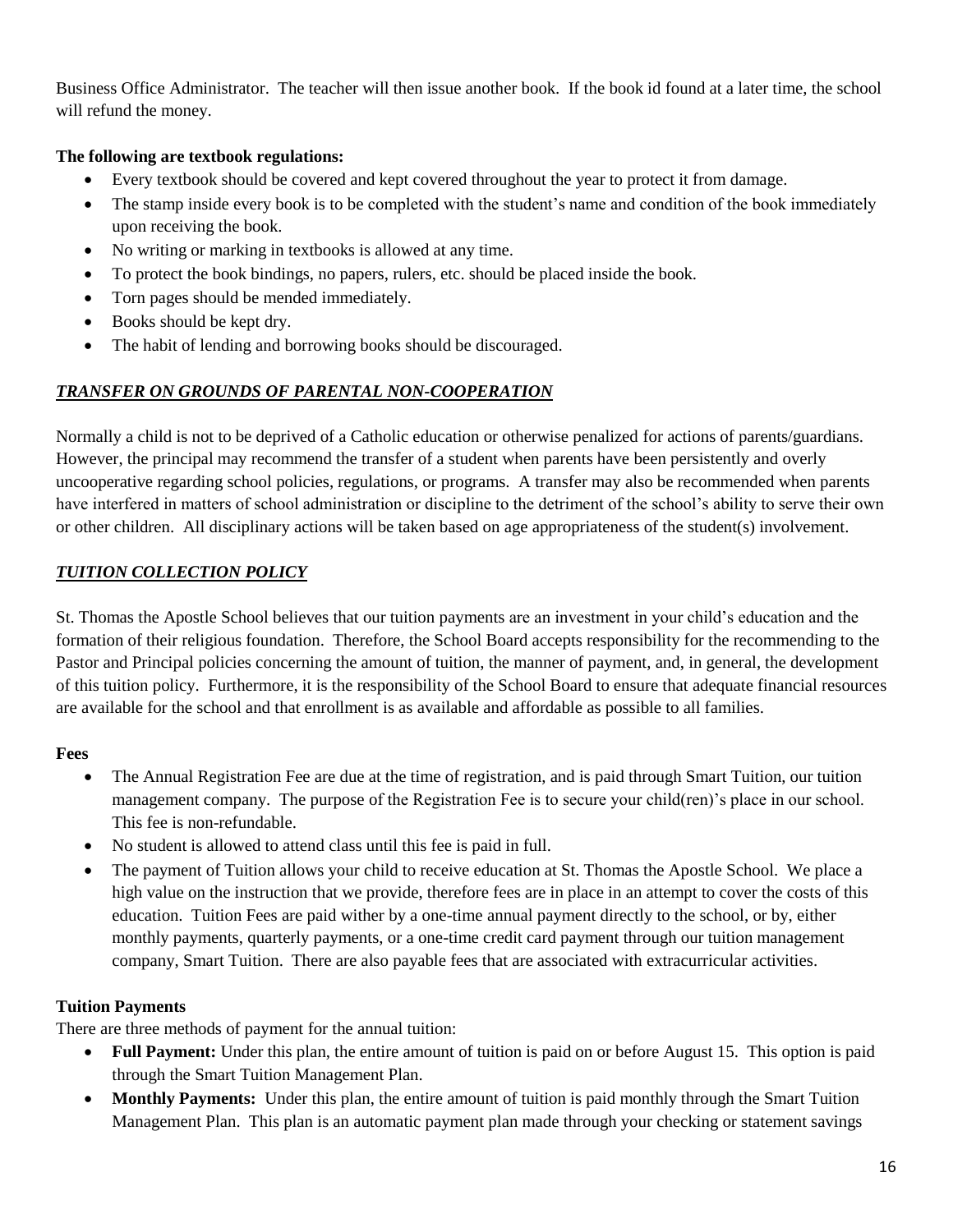account, or through your credit or debit card (fee applies). Those under this plan authorize Smart Tuition to deduct through their financial institution automatic monthly payments. Payment plans must begin no later than July 20.

- **One Time Credit Card Payment:** Under this plan the entire amount of tuition is paid through the Smart Tuition Management Plan. This plan is an automatic payment made through your credit card. Those under this Plan authorize Smart Tuition to deduct a one-time credit card payment.
- All payment plans must begin no later than August 1. Smart Tuition charges an annual enrollment fee of \$48.00. St. Thomas the Apostle School does not reap any financial benefit from the Smart Tuition Management System. Cancellations and withdrawals are considered under our tuition refund policy as per this policy letter.

# **Late Registration**

- Families registering after August 1 are expected to fulfill their tuition obligation according to the tuition policy stated above.
- Tuition for students registering on or after the first day of school is prorated over the number of school days they will attend according to a formula established by the Administration.

# **Late Payments**

It is the responsibility of each school family to keep the Administration informed of their need to make any changes in their preferred tuition payment plan or adjustments in the amount of tuition paid. Without such information the following policy will apply when tuition payments are received late

- School families who choose the monthly payment plan and miss a monthly payment due to insufficient funds are assessed a \$35.00 missed payment fee by Smart Tuition, as well as incurring a fee from their own financial institution. The missed payment is reattempted by Smart Tuition within 20 days. Two missed consecutive attempts by Smart Tuition are considered grounds for dismissal from St. Thomas the Apostle School. Repeated, even not consecutive, missed payments are considered grounds for dismissal from St. Thomas the Apostle School.
- School families who choose the full payment option must pay the school the full annual tuition no later than August 15, and this is paid through Smart Tuition. Tuition refunds for the later withdrawal of the student under this plan are subject to our tuition refund policy.

**Non-payment of tuition and fees may result in the following action: The account will be sent to a collection agency, including all collection costs, agency fees, and court costs, in addition to the amount owed. Non-payment or a default judgement against your account may be reported to a credit bureau and reflected in your credit report.**

#### **Tuition Assistance**

Tuition assistance is available through the Diocese of Metuchen. Prospective parents should make any requests for such assistance in January, and the deadline to apply for assistance is March 31. Should funds become available, each request will be judged based on information provided and other data obtained by the Administration. For the sake of your family's security and peace of mind, and for the general financial stability of our school, we encourage parents or guardians to contact the Principal as soon as possible when they are experiencing economic difficulties. The application for tuition assistance is completed online, and can be found on the Diocese of Metuchen website at [www.diometuchen.org.](http://www.diometuchen.org/)

#### **Non-Admission Due to Tuition Payment Delinquency**

The Administration will inform any school family failing to pay their tuition according to their agreement with the school or who have been unwilling to make suitable arrangements with the school that their children are not allowed admittance or re-admittance to St. Thomas the Apostle School. Once financial restitution is made, re-admittance under these circumstances is conditional. Enrollment in Smart Tuition or full payment of tuition for the year will be required. Any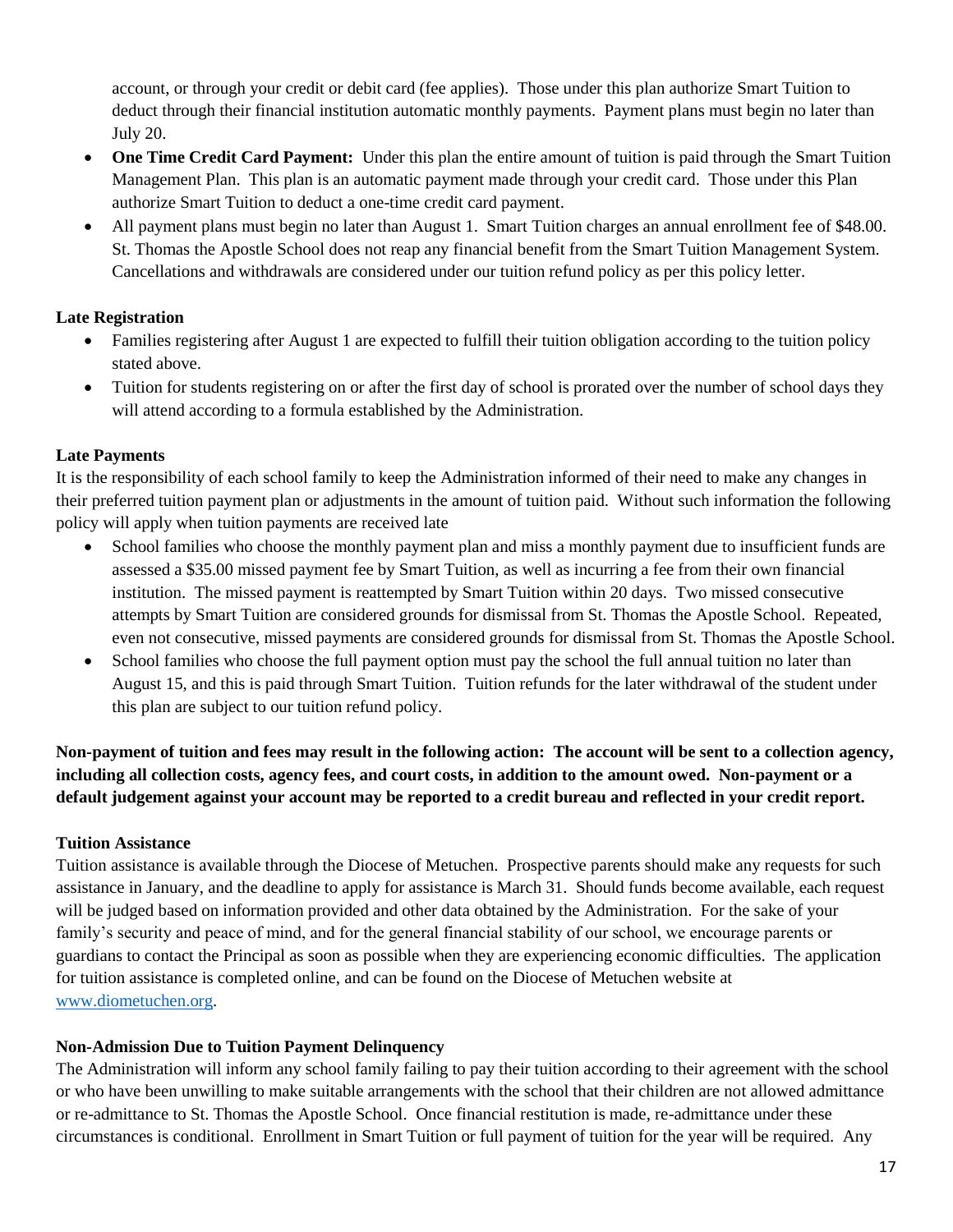student delinquent in payments of any type will not receive report cards, transcripts, letters of recommendation, or be promoted or graduated from St. Thomas the Apostle School.

#### **Delinquent Tuition from Previous Years**

Any unpaid tuition from previous years prevents re-enrollment in St. Thomas the Apostle School. Under these criteria a parent must pay *all* previous outstanding tuition and fees prior to enrollment, and said parent is automatically placed on probation for one school year due to financial difficulty.

# *UNIFORMS*

St. Thomas the Apostle School has a uniform policy for Kindergarten through  $8<sup>th</sup>$  grade students. The regular uniform requirements can be found on the Flynn & O'Hara website [\(www.flynnohara.com\)](http://www.flynnohara.com/) or by calling 800-441-4122, and the gym uniform requirements can be found on the InOrbit Apparel website [\(www.inorbitapparel.com\)](www.inorbitapparel.com).

Important General Information

- The navy fleece is optional; however, no other sweater or sweatshirt may be worn in the building. It may be worn with both the regular uniform and the gym uniform. **All fleeces are required to have the student's name on the inside of the jacket.** Embroidered names or monograms (in white) are allowed, even encouraged, on the outside of the fleece.
- All students should have their name on the inside of their clothing (especially outerwear), backpacks, and lunch bags.

All students in grades Kindergarten through  $8<sup>th</sup>$  must be in full adherence to the dress code upon entrance to school each day. The dress code is in effect from September through June. **All uniforms must be purchased through Flynn & O'Hara and InOrbit apparel.**

**Pre-School:** Boys and girls are *not* required to wear a uniform. They should wear safe, comfortable, closed-toe shoes at all times, and clothing that allows for tumbling and playtime. An extra set of clothing should be kept in a clear plastic bag in the classroom, with the child's name on the outside.

**Kindergarten and Grade 1:** Belts and uniform shoes are not required with the summer or winter uniforms.

#### **Girls and Boys Winter Uniforms:**

Girls: Navy plaid kilt, no more than 3 inches above the knee (fingertip length) or navy pants. Knee socks must be navy. Tights may be gray or navy.

Boys: Navy Pants, dark socks.

Girls and Boys: Gray short- or long-sleeved golf/polo shirt (only the top button may be open), appropriate shoes (see next page), navy fleece or varsity sweater (optional). Please embroider or mark the student's name on the fleece/varsity sweater.

Kindergarten students ONLY: Solid black or white sneakers with black or white laces or Velcro. Please do not use laces if your child cannot tie his/her own shoes. "Dress shoes" shown on the next page are optional for kindergarten students.

#### **Girls and Boys Optional Spring/Summer Uniform:**

Girls: Navy skort with knee-high, ankle, no-show, or crew socks in solid navy or white. **Skorts/shorts may not be shorter than fingertip length.**

Boys: Navy shorts with no-show, ankle, or crew socks in solid navy or white. Shorts with belt loops require a solid color, dark leather belt. Belts are not required for shorts with elastic waists.

Girls and Boys: Long- or short-sleeved gray golf/polo shirt (only the top button may be open), **solid-colored** black or white sneakers with black or white laces (optional only with the skort or shorts).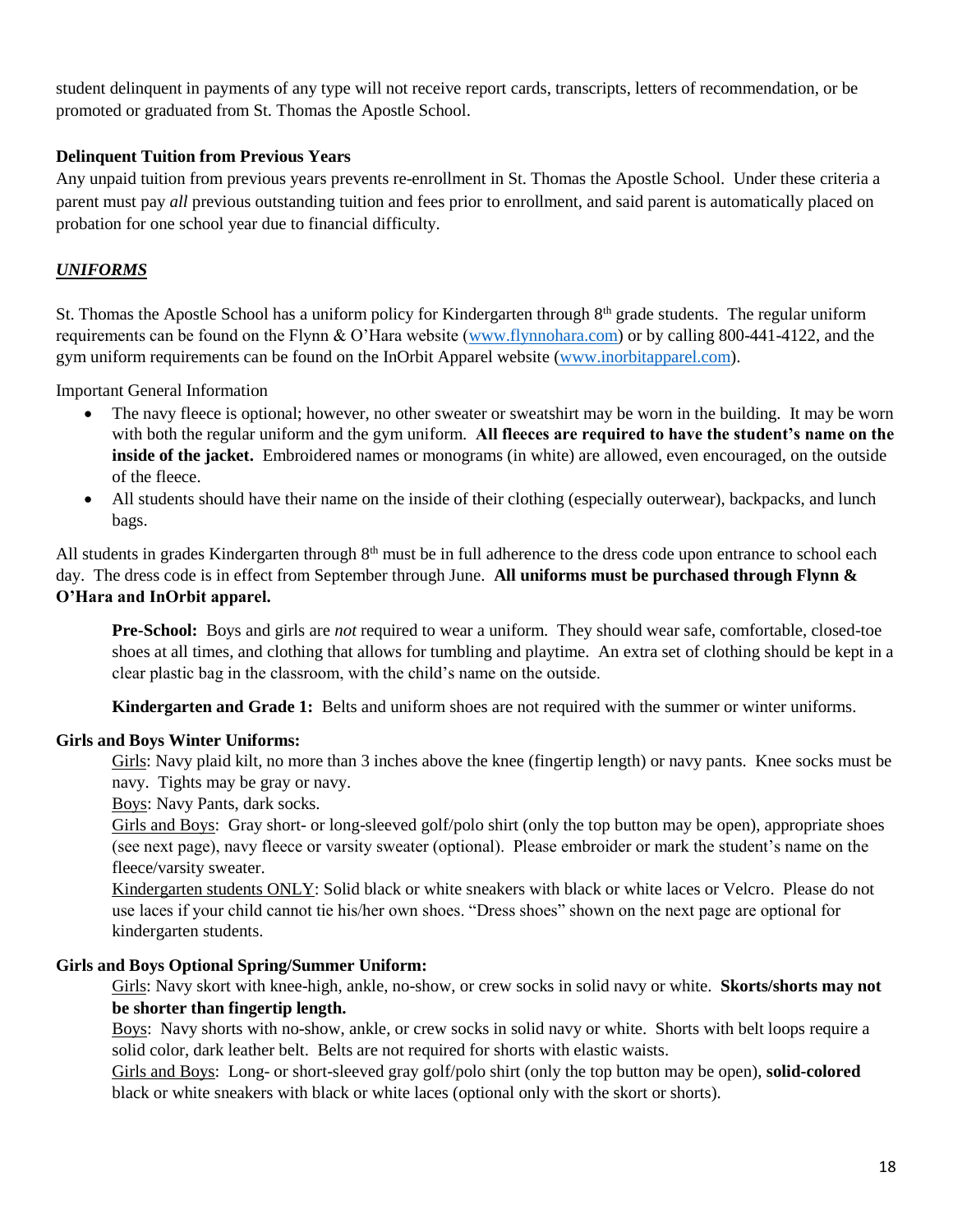#### **Hair Length, Earrings, Make-up, Nail Polish**

The School expects the students to be clean and neat at all times.

- Boys haircuts: Not on the collar and not covering the ears or eyebrows. Specifically, hair must be short and combed.
- Girls may not wear their hair in a manner that covers their eyes.
- Both boys and girls may not wear their hair in a manner that covers their eyes. Extreme/Unnatural hair dye is not allowed.
- Only girls may wear earrings, and they must be studs or small hoops (only in the lobes). This also applies to dress down days, as well.
- Only clear nail polish is ever allowed.
- No eye make-up is ever allowed (All grades)
- No tattoos are allowed (All grades)

#### **Grades Kindergarten-8 th Physical Education Uniform**

The gym uniform must be purchased through InOrbit Apparel (inorbitapparel.com) Girls and Boys

- Navy sweatpants or navy knee-length mesh gym shorts (spring/summer only)
- Gray t-shirt
- Black or white socks
- Solid black or white sneakers with black or white laces or Velcro. Please do not use laces if your child cannot tie his/her own shoes.
- Navy fleece (optional)

*\*Gym uniforms that have been purchased through Flynn & O'Hara prior to September 2019 are acceptable.*

#### **Students may wear gym uniforms to school on their gym day unless directed to do otherwise.**

#### **Girls Shoes**









Loafers Bucks Mocs Mary Janes (navy or black)

**Boys Shoes**









Loafers Bucks Bucks Mocs Dress Shoes